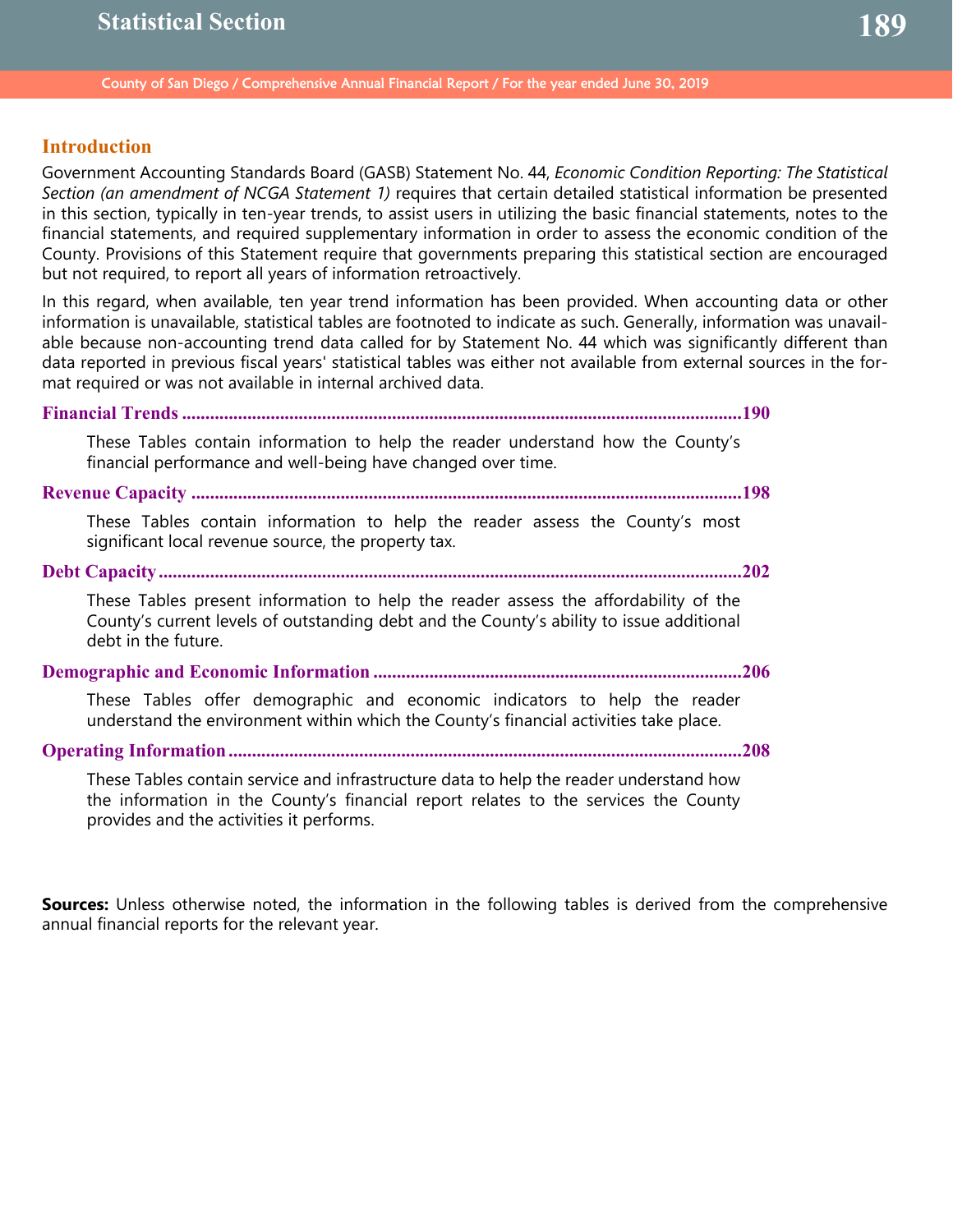| Table 1                          |
|----------------------------------|
| County of San Diego              |
| <b>Net Position by Component</b> |
| <b>Last Ten Fiscal Years</b>     |
| (Accrual Basis of Accounting)    |
| (In Thousands)                   |

|                                             |            | <b>Fiscal Year</b> |           |           |           |           |  |  |
|---------------------------------------------|------------|--------------------|-----------|-----------|-----------|-----------|--|--|
|                                             |            | 2010               | 2011      | 2012      | 2013      | 2014      |  |  |
| Net position                                |            |                    |           |           |           |           |  |  |
| Governmental activities                     |            |                    |           |           |           |           |  |  |
| Net investment in capital assets            | \$         | 2,595,105          | 2,675,240 | 2,770,556 | 2,861,061 | 3,015,405 |  |  |
| Restricted                                  |            | 247,585            | 529,808   | 553,249   | 619,855   | 669,832   |  |  |
| Unrestricted                                |            | 535,103            | 365,165   | 454,565   | 514,015   | 655,954   |  |  |
| Total governmental activities net position  |            | 3,377,793          | 3,570,213 | 3,778,370 | 3,994,931 | 4,341,191 |  |  |
|                                             |            |                    |           |           |           |           |  |  |
| <b>Business-type activities</b>             |            |                    |           |           |           |           |  |  |
| Net investment in capital assets            |            | 164,845            | 163,268   | 162,874   | 167,430   | 171,911   |  |  |
| Restricted                                  |            |                    |           |           |           |           |  |  |
| Unrestricted                                |            | 87,254             | 89,602    | 87,348    | 81,185    | 78,547    |  |  |
| Total business-type activities net position |            | 252,099            | 252,870   | 250,222   | 248,615   | 250,458   |  |  |
|                                             |            |                    |           |           |           |           |  |  |
| Primary government                          |            |                    |           |           |           |           |  |  |
| Net investment in capital assets            |            | 2,759,950          | 2,838,508 | 2,933,430 | 3,028,491 | 3,187,316 |  |  |
| Restricted                                  |            | 247,585            | 529,808   | 553,249   | 619,855   | 669,832   |  |  |
| Unrestricted                                |            | 622,357            | 454,767   | 541,913   | 595,200   | 734,501   |  |  |
| Total primary government net position       | $\sqrt{2}$ | 3,629,892          | 3,823,083 | 4,028,592 | 4,243,546 | 4,591,649 |  |  |

|                                             |                 |             | <b>Fiscal Year</b> |               |               |
|---------------------------------------------|-----------------|-------------|--------------------|---------------|---------------|
|                                             | 2015            | 2016        | 2017               | 2018          | 2019          |
| Net position                                |                 |             |                    |               |               |
| Governmental activities                     |                 |             |                    |               |               |
| Net investment in capital assets            | \$<br>3,042,782 | 3,124,804   | 3,130,429          | 3,229,874     | 3,336,893     |
| Restricted                                  | 619,565         | 604,917     | 596,862            | 666,597       | 1,012,829     |
| Unrestricted (1)                            | (1,268,029)     | (1,090,381) | (1, 151, 817)      | (1,250,068)   | (1,380,605)   |
| Total governmental activities net position  | 2,394,318       | 2,639,340   | 2,575,474          | 2,646,403     | 2,969,117     |
|                                             |                 |             |                    |               |               |
| <b>Business-type activities</b>             |                 |             |                    |               |               |
| Net investment in capital assets            | 167,453         | 167,282     | 174,044            | 176,909       | 174,226       |
| Restricted                                  |                 |             |                    |               |               |
| Unrestricted (1)                            | 67,948          | 68,586      | 71,119             | 60,216        | 62,247        |
| Total business-type activities net position | 235,401         | 235,868     | 245,163            | 237,125       | 236,473       |
|                                             |                 |             |                    |               |               |
| Primary government                          |                 |             |                    |               |               |
| Net investment in capital assets            | 3,210,235       | 3,292,086   | 3,304,473          | 3,406,783     | 3,511,119     |
| Restricted                                  | 619,565         | 604,917     | 596,862            | 666,597       | 1,012,829     |
| Unrestricted (1)                            | (1,200,081)     | (1,021,795) | (1,080,698)        | (1, 189, 852) | (1, 318, 358) |
| Total primary government net position       | \$<br>2,629,719 | 2,875,208   | 2,820,637          | 2,883,528     | 3,205,590     |

(1) Beginning in 2015, these amounts reflect the implementation of Governmental Accounting Standards Board (GASB) Statement No. 68, *Accounting and Financial Reporting for Pensions, an amendment of GASB Statement No. 27*; and Beginning in 2018, these amounts reflect the implementation of GASB Statement No. 75, *Accounting and Financial Reporting for Postemployment Benefits Other Than Pensions*.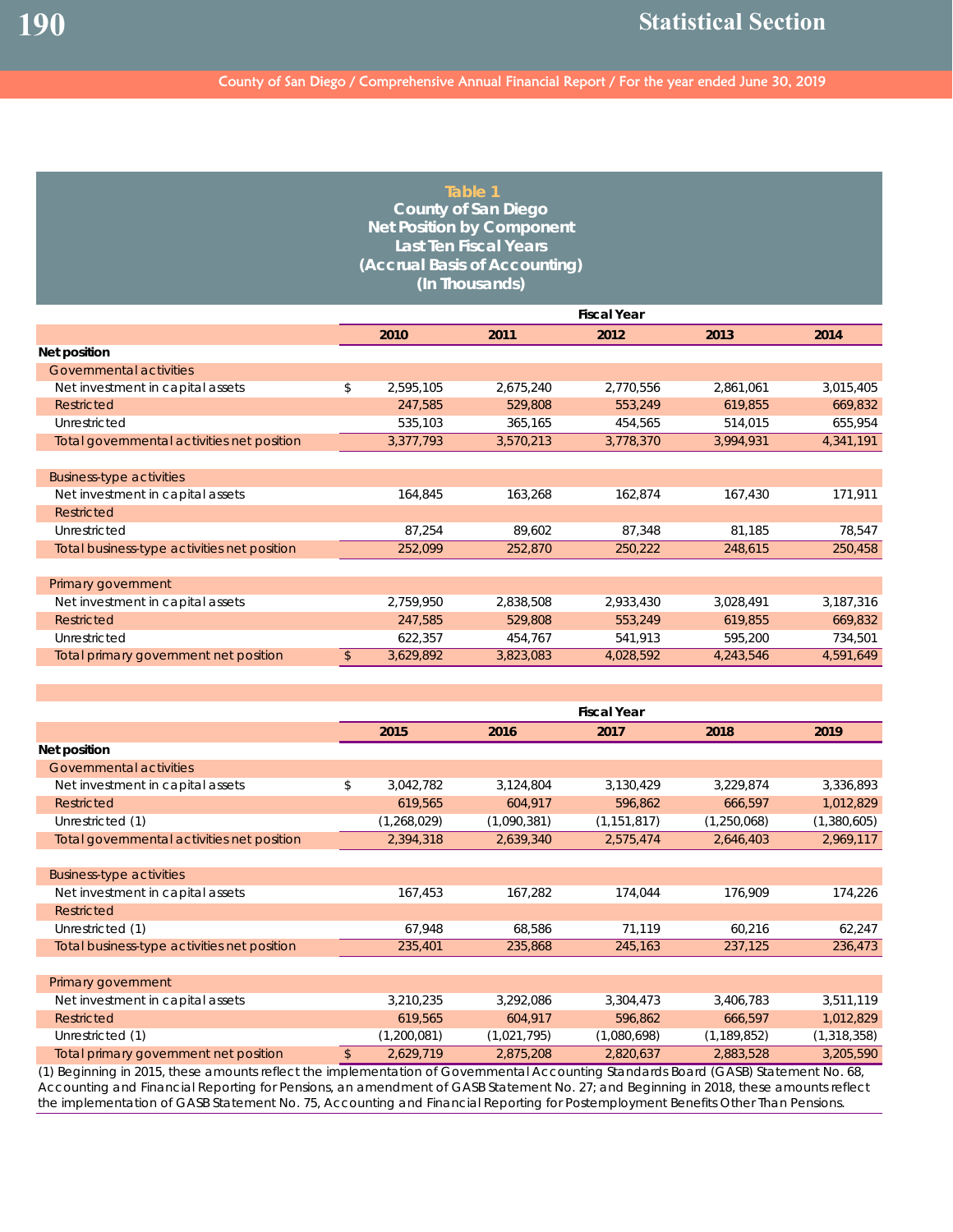|                                                   |               | Table 2                        |                    |            |            |
|---------------------------------------------------|---------------|--------------------------------|--------------------|------------|------------|
|                                                   |               | <b>County of San Diego</b>     |                    |            |            |
|                                                   |               | <b>Changes in Net Position</b> |                    |            |            |
|                                                   |               | For the Last Ten Fiscal Years  |                    |            |            |
|                                                   |               | (Accrual Basis of Accounting)  |                    |            |            |
|                                                   |               | (In Thousands)                 |                    |            |            |
|                                                   |               |                                | <b>Fiscal Year</b> |            |            |
|                                                   | 2010          | 2011                           | 2012               | 2013       | 2014       |
| <b>Expenses</b>                                   |               |                                |                    |            |            |
| <b>Governmental activities</b>                    |               |                                |                    |            |            |
| General government                                | \$<br>304,305 | 229,767                        | 271,485            | 240,409    | 249,066    |
| Public protection                                 | 1,091,910     | 1,128,967                      | 1,179,815          | 1,236,708  | 1,312,074  |
| Public ways and facilities                        | 131,982       | 130,239                        | 132,166            | 135,432    | 148,209    |
| <b>Health and sanitation</b>                      | 681,448       | 721,939                        | 790,907            | 851,246    | 631,543    |
| Public assistance                                 | 1,171,603     | 1,191,559                      | 1,175,678          | 1,183,923  | 1,418,703  |
| Education                                         | 39,165        | 35,734                         | 34,669             | 34,104     | 35,647     |
| Recreation and cultural                           | 33,629        | 36,699                         | 36,128             | 34,204     | 38,903     |
| Interest on long-term debt                        | 111,942       | 106,381                        | 102,338            | 95,801     | 92,709     |
| Total governmental activities expenses            | 3,565,984     | 3,581,285                      | 3,723,186          | 3,811,827  | 3,926,854  |
| <b>Business-type activities</b>                   |               |                                |                    |            |            |
| Airport                                           | 12,389        | 12,876                         | 12,736             | 14,107     | 14,118     |
| Wastewater management                             | 5,523         | 5,806                          | 5,980              | 22,936     |            |
| <b>Sanitation District</b>                        | 18,831        | 21,699                         | 22,335             | 5,754      | 28,291     |
| <b>Jail Stores Commissary</b>                     |               |                                |                    |            | 4,816      |
| Total business-type activities expenses           | 36,743        | 40,381                         | 41,051             | 42,797     | 47,225     |
| Total primary government expenses                 | 3,602,727     | 3,621,666                      | 3,764,237          | 3,854,624  | 3,974,079  |
|                                                   |               |                                |                    |            |            |
| Program revenues                                  |               |                                |                    |            |            |
| Governmental activities                           |               |                                |                    |            |            |
| Charges for services:                             |               |                                |                    |            |            |
| General government                                | 90,503        | 92,085                         | 99,872             | 98,205     | 100,328    |
| Public protection                                 | 204,405       | 235,913                        | 237,632            | 244,612    | 240,850    |
| Other activities                                  | 150,461       | 160,067                        | 168,851            | 153,958    | 169,274    |
| Operating grants and contributions                | 2,192,591     | 2,211,946                      | 2,317,522          | 2,467,966  | 2,519,619  |
| Capital grants and contributions                  | 33,246        | 25,329                         | 11,005             | 32,728     | 114,310    |
| Total governmental activities program revenues    | 2,671,206     | 2,725,340                      | 2,834,882          | 2,997,469  | 3,144,381  |
| <b>Business-type activities</b>                   |               |                                |                    |            |            |
| <b>Charges for services:</b>                      |               |                                |                    |            |            |
| Airport                                           | 9,299         | 11,301                         | 11,568             | 11,077     | 12,647     |
| Wastewater management                             | 6,616         | 6,509                          | 6,502              | 6,561      |            |
| Sanitation District                               | 19,823        | 20,431                         | 18,406             | 18,564     | 25,037     |
| <b>Jail Stores Commissary</b>                     |               |                                |                    |            | 5,659      |
| Operating grants and contributions                | 15,330        | 1,544                          | 539                | 4,933      | 3,793      |
| Capital grants and contributions                  |               |                                |                    |            | 47,136     |
| Total business-type program revenues              | 51,068        | 39,785                         | 37,015             | 41,135     |            |
| Total primary government program revenues         | 2,722,274     | 2,765,125                      | 2,871,897          | 3,038,604  | 3,191,517  |
| <b>Net (Expense) Revenue</b>                      |               |                                |                    |            |            |
| Governmental activities                           | (894, 778)    | (855, 945)                     | (888, 304)         | (814, 358) | (782, 473) |
| <b>Business-type activities</b>                   | 14,325        | (596)                          | (4,036)            | (1,662)    | (89)       |
| Total primary government net (expense) revenue \$ | (880, 453)    | (856, 541)                     | (892, 340)         | (816, 020) | (782, 562) |
|                                                   |               |                                |                    |            |            |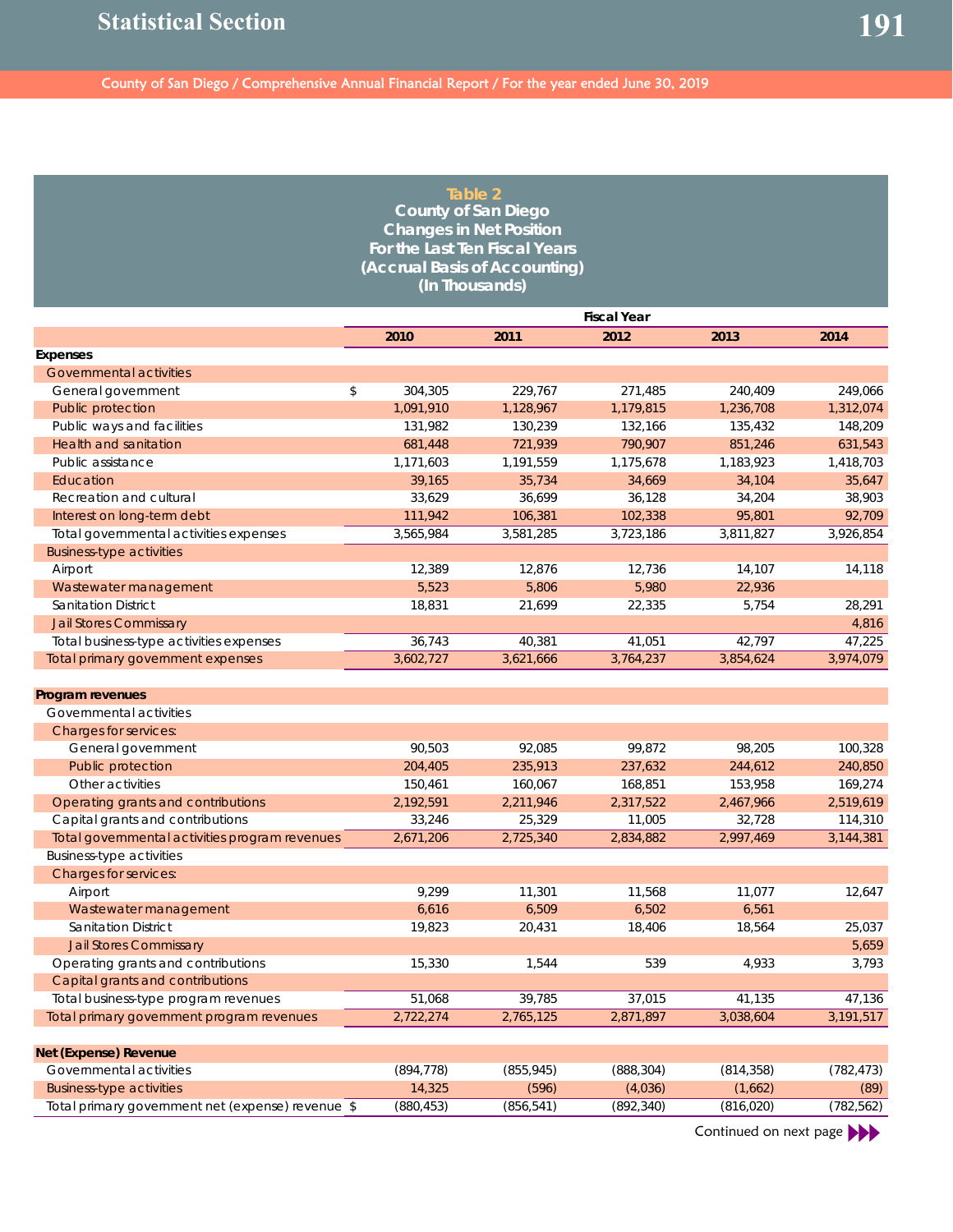| <b>Fiscal Year</b><br>2015<br>2016<br>2018<br>2019<br>2017<br><b>Governmental activities</b><br>\$<br>258,169<br>257,887<br>637,532<br>621,987<br>709,150<br>General government<br>Public protection<br>1,455,462<br>1,479,542<br>1,309,087<br>1,359,423<br>1,435,847<br>Public ways and facilities<br>149,776<br>161,341<br>140,245<br>140,366<br>160,615<br>Health and sanitation<br>675,077<br>723,508<br>777,383<br>835,771<br>640,020<br>Public assistance<br>1,327,664<br>1,421,851<br>1,179,180<br>1,158,563<br>1,187,343<br>Education<br>37,686<br>41,086<br>38,477<br>39,107<br>40,020<br>Recreation and cultural<br>42,748<br>44,883<br>37,727<br>38,081<br>43,701<br>78,217<br>74,355<br>Interest on long-term debt<br>86,816<br>81,665<br>79,152<br>3,863,531<br>4,022,117<br>4,291,404<br>4,309,800<br>4,519,658<br>Total governmental activities expenses<br><b>Business-type activities</b><br>14,664<br>15,178<br>Airport<br>14,439<br>14,518<br>18,399<br>Wastewater management<br>30,745<br>25,185<br><b>Sanitation District</b><br>28,693<br>32,660<br>32,335<br>4,506<br>5,362<br><b>Jail Stores Commissary</b><br>6,007<br>6,050<br>5,836<br>Total business-type activities expenses<br>49,915<br>48,494<br>45,710<br>57,109<br>53,349<br>3,913,446<br>Total primary government expenses<br>4,070,611<br>4,337,114<br>4,366,909<br>4,573,007<br>Program revenues<br>Governmental activities<br><b>Charges for services:</b><br>99,531<br>111,389<br>108,724<br>General government<br>92,109<br>105,676<br>Public protection<br>252,303<br>270,345<br>257,797<br>252,906<br>250,054<br>Other activities<br>162,578<br>164,721<br>165,846<br>189,520<br>182,793<br>2,716,354<br>Operating grants and contributions<br>2,467,817<br>2,543,749<br>2,407,522<br>2,589,141<br>Capital grants and contributions<br>16,296<br>121,425<br>39,224<br>12,947<br>9,360<br>Total governmental activities program revenues<br>2,971,398<br>3,011,782<br>3,073,251<br>3,151,494<br>3,382,202<br><b>Business-type activities</b><br><b>Charges for services:</b><br>Airport<br>11,984<br>12,044<br>14,302<br>13,783<br>14,281<br>Wastewater management<br>Sanitation District<br>26,831<br>26,719<br>29,063<br>28,475<br>32,382<br><b>Jail Stores Commissary</b><br>4,538<br>7,141<br>7,426<br>6,978<br>Operating grants and contributions<br>702<br>3,513<br>5,659<br>329<br>20<br>Capital grants and contributions<br>44,055<br>42,276<br>56,165<br>50,013<br>53,661<br>Total business-type program revenues<br>3,115,527<br>3,027,563<br>3,201,507<br>3,435,863<br>3,055,837<br>Total primary government program revenues<br>Governmental activities<br>(851, 749)<br>(948, 866)<br>(1,320,006)<br>(1, 158, 306)<br>(1, 137, 456)<br><b>Business-type activities</b><br>(5,860)<br>(6, 218)<br>10,455<br>(7,096)<br>312<br>Total primary government net (expense) revenue<br>(857, 609)<br>(955, 084)<br>(1,309,551)<br>(1, 165, 402)<br>(1, 137, 144)<br>\$ | (Continued)                  | Table 2<br><b>County of San Diego</b><br><b>Changes in Net Position</b><br>For the Last Ten Fiscal Years<br>(Accrual Basis of Accounting)<br>(In Thousands) |  |  |
|----------------------------------------------------------------------------------------------------------------------------------------------------------------------------------------------------------------------------------------------------------------------------------------------------------------------------------------------------------------------------------------------------------------------------------------------------------------------------------------------------------------------------------------------------------------------------------------------------------------------------------------------------------------------------------------------------------------------------------------------------------------------------------------------------------------------------------------------------------------------------------------------------------------------------------------------------------------------------------------------------------------------------------------------------------------------------------------------------------------------------------------------------------------------------------------------------------------------------------------------------------------------------------------------------------------------------------------------------------------------------------------------------------------------------------------------------------------------------------------------------------------------------------------------------------------------------------------------------------------------------------------------------------------------------------------------------------------------------------------------------------------------------------------------------------------------------------------------------------------------------------------------------------------------------------------------------------------------------------------------------------------------------------------------------------------------------------------------------------------------------------------------------------------------------------------------------------------------------------------------------------------------------------------------------------------------------------------------------------------------------------------------------------------------------------------------------------------------------------------------------------------------------------------------------------------------------------------------------------------------------------------------------------------------------------------------------------------------------------------------------------------------------------------------------------------------------------------------------------------------------------------------------------------------------------------------------------------------|------------------------------|-------------------------------------------------------------------------------------------------------------------------------------------------------------|--|--|
|                                                                                                                                                                                                                                                                                                                                                                                                                                                                                                                                                                                                                                                                                                                                                                                                                                                                                                                                                                                                                                                                                                                                                                                                                                                                                                                                                                                                                                                                                                                                                                                                                                                                                                                                                                                                                                                                                                                                                                                                                                                                                                                                                                                                                                                                                                                                                                                                                                                                                                                                                                                                                                                                                                                                                                                                                                                                                                                                                                      |                              |                                                                                                                                                             |  |  |
|                                                                                                                                                                                                                                                                                                                                                                                                                                                                                                                                                                                                                                                                                                                                                                                                                                                                                                                                                                                                                                                                                                                                                                                                                                                                                                                                                                                                                                                                                                                                                                                                                                                                                                                                                                                                                                                                                                                                                                                                                                                                                                                                                                                                                                                                                                                                                                                                                                                                                                                                                                                                                                                                                                                                                                                                                                                                                                                                                                      |                              |                                                                                                                                                             |  |  |
|                                                                                                                                                                                                                                                                                                                                                                                                                                                                                                                                                                                                                                                                                                                                                                                                                                                                                                                                                                                                                                                                                                                                                                                                                                                                                                                                                                                                                                                                                                                                                                                                                                                                                                                                                                                                                                                                                                                                                                                                                                                                                                                                                                                                                                                                                                                                                                                                                                                                                                                                                                                                                                                                                                                                                                                                                                                                                                                                                                      | Expenses                     |                                                                                                                                                             |  |  |
|                                                                                                                                                                                                                                                                                                                                                                                                                                                                                                                                                                                                                                                                                                                                                                                                                                                                                                                                                                                                                                                                                                                                                                                                                                                                                                                                                                                                                                                                                                                                                                                                                                                                                                                                                                                                                                                                                                                                                                                                                                                                                                                                                                                                                                                                                                                                                                                                                                                                                                                                                                                                                                                                                                                                                                                                                                                                                                                                                                      |                              |                                                                                                                                                             |  |  |
|                                                                                                                                                                                                                                                                                                                                                                                                                                                                                                                                                                                                                                                                                                                                                                                                                                                                                                                                                                                                                                                                                                                                                                                                                                                                                                                                                                                                                                                                                                                                                                                                                                                                                                                                                                                                                                                                                                                                                                                                                                                                                                                                                                                                                                                                                                                                                                                                                                                                                                                                                                                                                                                                                                                                                                                                                                                                                                                                                                      |                              |                                                                                                                                                             |  |  |
|                                                                                                                                                                                                                                                                                                                                                                                                                                                                                                                                                                                                                                                                                                                                                                                                                                                                                                                                                                                                                                                                                                                                                                                                                                                                                                                                                                                                                                                                                                                                                                                                                                                                                                                                                                                                                                                                                                                                                                                                                                                                                                                                                                                                                                                                                                                                                                                                                                                                                                                                                                                                                                                                                                                                                                                                                                                                                                                                                                      |                              |                                                                                                                                                             |  |  |
|                                                                                                                                                                                                                                                                                                                                                                                                                                                                                                                                                                                                                                                                                                                                                                                                                                                                                                                                                                                                                                                                                                                                                                                                                                                                                                                                                                                                                                                                                                                                                                                                                                                                                                                                                                                                                                                                                                                                                                                                                                                                                                                                                                                                                                                                                                                                                                                                                                                                                                                                                                                                                                                                                                                                                                                                                                                                                                                                                                      |                              |                                                                                                                                                             |  |  |
|                                                                                                                                                                                                                                                                                                                                                                                                                                                                                                                                                                                                                                                                                                                                                                                                                                                                                                                                                                                                                                                                                                                                                                                                                                                                                                                                                                                                                                                                                                                                                                                                                                                                                                                                                                                                                                                                                                                                                                                                                                                                                                                                                                                                                                                                                                                                                                                                                                                                                                                                                                                                                                                                                                                                                                                                                                                                                                                                                                      |                              |                                                                                                                                                             |  |  |
|                                                                                                                                                                                                                                                                                                                                                                                                                                                                                                                                                                                                                                                                                                                                                                                                                                                                                                                                                                                                                                                                                                                                                                                                                                                                                                                                                                                                                                                                                                                                                                                                                                                                                                                                                                                                                                                                                                                                                                                                                                                                                                                                                                                                                                                                                                                                                                                                                                                                                                                                                                                                                                                                                                                                                                                                                                                                                                                                                                      |                              |                                                                                                                                                             |  |  |
|                                                                                                                                                                                                                                                                                                                                                                                                                                                                                                                                                                                                                                                                                                                                                                                                                                                                                                                                                                                                                                                                                                                                                                                                                                                                                                                                                                                                                                                                                                                                                                                                                                                                                                                                                                                                                                                                                                                                                                                                                                                                                                                                                                                                                                                                                                                                                                                                                                                                                                                                                                                                                                                                                                                                                                                                                                                                                                                                                                      |                              |                                                                                                                                                             |  |  |
|                                                                                                                                                                                                                                                                                                                                                                                                                                                                                                                                                                                                                                                                                                                                                                                                                                                                                                                                                                                                                                                                                                                                                                                                                                                                                                                                                                                                                                                                                                                                                                                                                                                                                                                                                                                                                                                                                                                                                                                                                                                                                                                                                                                                                                                                                                                                                                                                                                                                                                                                                                                                                                                                                                                                                                                                                                                                                                                                                                      |                              |                                                                                                                                                             |  |  |
|                                                                                                                                                                                                                                                                                                                                                                                                                                                                                                                                                                                                                                                                                                                                                                                                                                                                                                                                                                                                                                                                                                                                                                                                                                                                                                                                                                                                                                                                                                                                                                                                                                                                                                                                                                                                                                                                                                                                                                                                                                                                                                                                                                                                                                                                                                                                                                                                                                                                                                                                                                                                                                                                                                                                                                                                                                                                                                                                                                      |                              |                                                                                                                                                             |  |  |
|                                                                                                                                                                                                                                                                                                                                                                                                                                                                                                                                                                                                                                                                                                                                                                                                                                                                                                                                                                                                                                                                                                                                                                                                                                                                                                                                                                                                                                                                                                                                                                                                                                                                                                                                                                                                                                                                                                                                                                                                                                                                                                                                                                                                                                                                                                                                                                                                                                                                                                                                                                                                                                                                                                                                                                                                                                                                                                                                                                      |                              |                                                                                                                                                             |  |  |
|                                                                                                                                                                                                                                                                                                                                                                                                                                                                                                                                                                                                                                                                                                                                                                                                                                                                                                                                                                                                                                                                                                                                                                                                                                                                                                                                                                                                                                                                                                                                                                                                                                                                                                                                                                                                                                                                                                                                                                                                                                                                                                                                                                                                                                                                                                                                                                                                                                                                                                                                                                                                                                                                                                                                                                                                                                                                                                                                                                      |                              |                                                                                                                                                             |  |  |
|                                                                                                                                                                                                                                                                                                                                                                                                                                                                                                                                                                                                                                                                                                                                                                                                                                                                                                                                                                                                                                                                                                                                                                                                                                                                                                                                                                                                                                                                                                                                                                                                                                                                                                                                                                                                                                                                                                                                                                                                                                                                                                                                                                                                                                                                                                                                                                                                                                                                                                                                                                                                                                                                                                                                                                                                                                                                                                                                                                      |                              |                                                                                                                                                             |  |  |
|                                                                                                                                                                                                                                                                                                                                                                                                                                                                                                                                                                                                                                                                                                                                                                                                                                                                                                                                                                                                                                                                                                                                                                                                                                                                                                                                                                                                                                                                                                                                                                                                                                                                                                                                                                                                                                                                                                                                                                                                                                                                                                                                                                                                                                                                                                                                                                                                                                                                                                                                                                                                                                                                                                                                                                                                                                                                                                                                                                      |                              |                                                                                                                                                             |  |  |
|                                                                                                                                                                                                                                                                                                                                                                                                                                                                                                                                                                                                                                                                                                                                                                                                                                                                                                                                                                                                                                                                                                                                                                                                                                                                                                                                                                                                                                                                                                                                                                                                                                                                                                                                                                                                                                                                                                                                                                                                                                                                                                                                                                                                                                                                                                                                                                                                                                                                                                                                                                                                                                                                                                                                                                                                                                                                                                                                                                      |                              |                                                                                                                                                             |  |  |
|                                                                                                                                                                                                                                                                                                                                                                                                                                                                                                                                                                                                                                                                                                                                                                                                                                                                                                                                                                                                                                                                                                                                                                                                                                                                                                                                                                                                                                                                                                                                                                                                                                                                                                                                                                                                                                                                                                                                                                                                                                                                                                                                                                                                                                                                                                                                                                                                                                                                                                                                                                                                                                                                                                                                                                                                                                                                                                                                                                      |                              |                                                                                                                                                             |  |  |
|                                                                                                                                                                                                                                                                                                                                                                                                                                                                                                                                                                                                                                                                                                                                                                                                                                                                                                                                                                                                                                                                                                                                                                                                                                                                                                                                                                                                                                                                                                                                                                                                                                                                                                                                                                                                                                                                                                                                                                                                                                                                                                                                                                                                                                                                                                                                                                                                                                                                                                                                                                                                                                                                                                                                                                                                                                                                                                                                                                      |                              |                                                                                                                                                             |  |  |
|                                                                                                                                                                                                                                                                                                                                                                                                                                                                                                                                                                                                                                                                                                                                                                                                                                                                                                                                                                                                                                                                                                                                                                                                                                                                                                                                                                                                                                                                                                                                                                                                                                                                                                                                                                                                                                                                                                                                                                                                                                                                                                                                                                                                                                                                                                                                                                                                                                                                                                                                                                                                                                                                                                                                                                                                                                                                                                                                                                      |                              |                                                                                                                                                             |  |  |
|                                                                                                                                                                                                                                                                                                                                                                                                                                                                                                                                                                                                                                                                                                                                                                                                                                                                                                                                                                                                                                                                                                                                                                                                                                                                                                                                                                                                                                                                                                                                                                                                                                                                                                                                                                                                                                                                                                                                                                                                                                                                                                                                                                                                                                                                                                                                                                                                                                                                                                                                                                                                                                                                                                                                                                                                                                                                                                                                                                      |                              |                                                                                                                                                             |  |  |
|                                                                                                                                                                                                                                                                                                                                                                                                                                                                                                                                                                                                                                                                                                                                                                                                                                                                                                                                                                                                                                                                                                                                                                                                                                                                                                                                                                                                                                                                                                                                                                                                                                                                                                                                                                                                                                                                                                                                                                                                                                                                                                                                                                                                                                                                                                                                                                                                                                                                                                                                                                                                                                                                                                                                                                                                                                                                                                                                                                      |                              |                                                                                                                                                             |  |  |
|                                                                                                                                                                                                                                                                                                                                                                                                                                                                                                                                                                                                                                                                                                                                                                                                                                                                                                                                                                                                                                                                                                                                                                                                                                                                                                                                                                                                                                                                                                                                                                                                                                                                                                                                                                                                                                                                                                                                                                                                                                                                                                                                                                                                                                                                                                                                                                                                                                                                                                                                                                                                                                                                                                                                                                                                                                                                                                                                                                      |                              |                                                                                                                                                             |  |  |
|                                                                                                                                                                                                                                                                                                                                                                                                                                                                                                                                                                                                                                                                                                                                                                                                                                                                                                                                                                                                                                                                                                                                                                                                                                                                                                                                                                                                                                                                                                                                                                                                                                                                                                                                                                                                                                                                                                                                                                                                                                                                                                                                                                                                                                                                                                                                                                                                                                                                                                                                                                                                                                                                                                                                                                                                                                                                                                                                                                      |                              |                                                                                                                                                             |  |  |
|                                                                                                                                                                                                                                                                                                                                                                                                                                                                                                                                                                                                                                                                                                                                                                                                                                                                                                                                                                                                                                                                                                                                                                                                                                                                                                                                                                                                                                                                                                                                                                                                                                                                                                                                                                                                                                                                                                                                                                                                                                                                                                                                                                                                                                                                                                                                                                                                                                                                                                                                                                                                                                                                                                                                                                                                                                                                                                                                                                      |                              |                                                                                                                                                             |  |  |
|                                                                                                                                                                                                                                                                                                                                                                                                                                                                                                                                                                                                                                                                                                                                                                                                                                                                                                                                                                                                                                                                                                                                                                                                                                                                                                                                                                                                                                                                                                                                                                                                                                                                                                                                                                                                                                                                                                                                                                                                                                                                                                                                                                                                                                                                                                                                                                                                                                                                                                                                                                                                                                                                                                                                                                                                                                                                                                                                                                      |                              |                                                                                                                                                             |  |  |
|                                                                                                                                                                                                                                                                                                                                                                                                                                                                                                                                                                                                                                                                                                                                                                                                                                                                                                                                                                                                                                                                                                                                                                                                                                                                                                                                                                                                                                                                                                                                                                                                                                                                                                                                                                                                                                                                                                                                                                                                                                                                                                                                                                                                                                                                                                                                                                                                                                                                                                                                                                                                                                                                                                                                                                                                                                                                                                                                                                      |                              |                                                                                                                                                             |  |  |
|                                                                                                                                                                                                                                                                                                                                                                                                                                                                                                                                                                                                                                                                                                                                                                                                                                                                                                                                                                                                                                                                                                                                                                                                                                                                                                                                                                                                                                                                                                                                                                                                                                                                                                                                                                                                                                                                                                                                                                                                                                                                                                                                                                                                                                                                                                                                                                                                                                                                                                                                                                                                                                                                                                                                                                                                                                                                                                                                                                      |                              |                                                                                                                                                             |  |  |
|                                                                                                                                                                                                                                                                                                                                                                                                                                                                                                                                                                                                                                                                                                                                                                                                                                                                                                                                                                                                                                                                                                                                                                                                                                                                                                                                                                                                                                                                                                                                                                                                                                                                                                                                                                                                                                                                                                                                                                                                                                                                                                                                                                                                                                                                                                                                                                                                                                                                                                                                                                                                                                                                                                                                                                                                                                                                                                                                                                      |                              |                                                                                                                                                             |  |  |
|                                                                                                                                                                                                                                                                                                                                                                                                                                                                                                                                                                                                                                                                                                                                                                                                                                                                                                                                                                                                                                                                                                                                                                                                                                                                                                                                                                                                                                                                                                                                                                                                                                                                                                                                                                                                                                                                                                                                                                                                                                                                                                                                                                                                                                                                                                                                                                                                                                                                                                                                                                                                                                                                                                                                                                                                                                                                                                                                                                      |                              |                                                                                                                                                             |  |  |
|                                                                                                                                                                                                                                                                                                                                                                                                                                                                                                                                                                                                                                                                                                                                                                                                                                                                                                                                                                                                                                                                                                                                                                                                                                                                                                                                                                                                                                                                                                                                                                                                                                                                                                                                                                                                                                                                                                                                                                                                                                                                                                                                                                                                                                                                                                                                                                                                                                                                                                                                                                                                                                                                                                                                                                                                                                                                                                                                                                      |                              |                                                                                                                                                             |  |  |
|                                                                                                                                                                                                                                                                                                                                                                                                                                                                                                                                                                                                                                                                                                                                                                                                                                                                                                                                                                                                                                                                                                                                                                                                                                                                                                                                                                                                                                                                                                                                                                                                                                                                                                                                                                                                                                                                                                                                                                                                                                                                                                                                                                                                                                                                                                                                                                                                                                                                                                                                                                                                                                                                                                                                                                                                                                                                                                                                                                      |                              |                                                                                                                                                             |  |  |
|                                                                                                                                                                                                                                                                                                                                                                                                                                                                                                                                                                                                                                                                                                                                                                                                                                                                                                                                                                                                                                                                                                                                                                                                                                                                                                                                                                                                                                                                                                                                                                                                                                                                                                                                                                                                                                                                                                                                                                                                                                                                                                                                                                                                                                                                                                                                                                                                                                                                                                                                                                                                                                                                                                                                                                                                                                                                                                                                                                      |                              |                                                                                                                                                             |  |  |
|                                                                                                                                                                                                                                                                                                                                                                                                                                                                                                                                                                                                                                                                                                                                                                                                                                                                                                                                                                                                                                                                                                                                                                                                                                                                                                                                                                                                                                                                                                                                                                                                                                                                                                                                                                                                                                                                                                                                                                                                                                                                                                                                                                                                                                                                                                                                                                                                                                                                                                                                                                                                                                                                                                                                                                                                                                                                                                                                                                      |                              |                                                                                                                                                             |  |  |
|                                                                                                                                                                                                                                                                                                                                                                                                                                                                                                                                                                                                                                                                                                                                                                                                                                                                                                                                                                                                                                                                                                                                                                                                                                                                                                                                                                                                                                                                                                                                                                                                                                                                                                                                                                                                                                                                                                                                                                                                                                                                                                                                                                                                                                                                                                                                                                                                                                                                                                                                                                                                                                                                                                                                                                                                                                                                                                                                                                      |                              |                                                                                                                                                             |  |  |
|                                                                                                                                                                                                                                                                                                                                                                                                                                                                                                                                                                                                                                                                                                                                                                                                                                                                                                                                                                                                                                                                                                                                                                                                                                                                                                                                                                                                                                                                                                                                                                                                                                                                                                                                                                                                                                                                                                                                                                                                                                                                                                                                                                                                                                                                                                                                                                                                                                                                                                                                                                                                                                                                                                                                                                                                                                                                                                                                                                      |                              |                                                                                                                                                             |  |  |
|                                                                                                                                                                                                                                                                                                                                                                                                                                                                                                                                                                                                                                                                                                                                                                                                                                                                                                                                                                                                                                                                                                                                                                                                                                                                                                                                                                                                                                                                                                                                                                                                                                                                                                                                                                                                                                                                                                                                                                                                                                                                                                                                                                                                                                                                                                                                                                                                                                                                                                                                                                                                                                                                                                                                                                                                                                                                                                                                                                      |                              |                                                                                                                                                             |  |  |
|                                                                                                                                                                                                                                                                                                                                                                                                                                                                                                                                                                                                                                                                                                                                                                                                                                                                                                                                                                                                                                                                                                                                                                                                                                                                                                                                                                                                                                                                                                                                                                                                                                                                                                                                                                                                                                                                                                                                                                                                                                                                                                                                                                                                                                                                                                                                                                                                                                                                                                                                                                                                                                                                                                                                                                                                                                                                                                                                                                      |                              |                                                                                                                                                             |  |  |
|                                                                                                                                                                                                                                                                                                                                                                                                                                                                                                                                                                                                                                                                                                                                                                                                                                                                                                                                                                                                                                                                                                                                                                                                                                                                                                                                                                                                                                                                                                                                                                                                                                                                                                                                                                                                                                                                                                                                                                                                                                                                                                                                                                                                                                                                                                                                                                                                                                                                                                                                                                                                                                                                                                                                                                                                                                                                                                                                                                      |                              |                                                                                                                                                             |  |  |
|                                                                                                                                                                                                                                                                                                                                                                                                                                                                                                                                                                                                                                                                                                                                                                                                                                                                                                                                                                                                                                                                                                                                                                                                                                                                                                                                                                                                                                                                                                                                                                                                                                                                                                                                                                                                                                                                                                                                                                                                                                                                                                                                                                                                                                                                                                                                                                                                                                                                                                                                                                                                                                                                                                                                                                                                                                                                                                                                                                      |                              |                                                                                                                                                             |  |  |
|                                                                                                                                                                                                                                                                                                                                                                                                                                                                                                                                                                                                                                                                                                                                                                                                                                                                                                                                                                                                                                                                                                                                                                                                                                                                                                                                                                                                                                                                                                                                                                                                                                                                                                                                                                                                                                                                                                                                                                                                                                                                                                                                                                                                                                                                                                                                                                                                                                                                                                                                                                                                                                                                                                                                                                                                                                                                                                                                                                      | <b>Net (Expense) Revenue</b> |                                                                                                                                                             |  |  |
|                                                                                                                                                                                                                                                                                                                                                                                                                                                                                                                                                                                                                                                                                                                                                                                                                                                                                                                                                                                                                                                                                                                                                                                                                                                                                                                                                                                                                                                                                                                                                                                                                                                                                                                                                                                                                                                                                                                                                                                                                                                                                                                                                                                                                                                                                                                                                                                                                                                                                                                                                                                                                                                                                                                                                                                                                                                                                                                                                                      |                              |                                                                                                                                                             |  |  |
|                                                                                                                                                                                                                                                                                                                                                                                                                                                                                                                                                                                                                                                                                                                                                                                                                                                                                                                                                                                                                                                                                                                                                                                                                                                                                                                                                                                                                                                                                                                                                                                                                                                                                                                                                                                                                                                                                                                                                                                                                                                                                                                                                                                                                                                                                                                                                                                                                                                                                                                                                                                                                                                                                                                                                                                                                                                                                                                                                                      |                              |                                                                                                                                                             |  |  |
|                                                                                                                                                                                                                                                                                                                                                                                                                                                                                                                                                                                                                                                                                                                                                                                                                                                                                                                                                                                                                                                                                                                                                                                                                                                                                                                                                                                                                                                                                                                                                                                                                                                                                                                                                                                                                                                                                                                                                                                                                                                                                                                                                                                                                                                                                                                                                                                                                                                                                                                                                                                                                                                                                                                                                                                                                                                                                                                                                                      |                              |                                                                                                                                                             |  |  |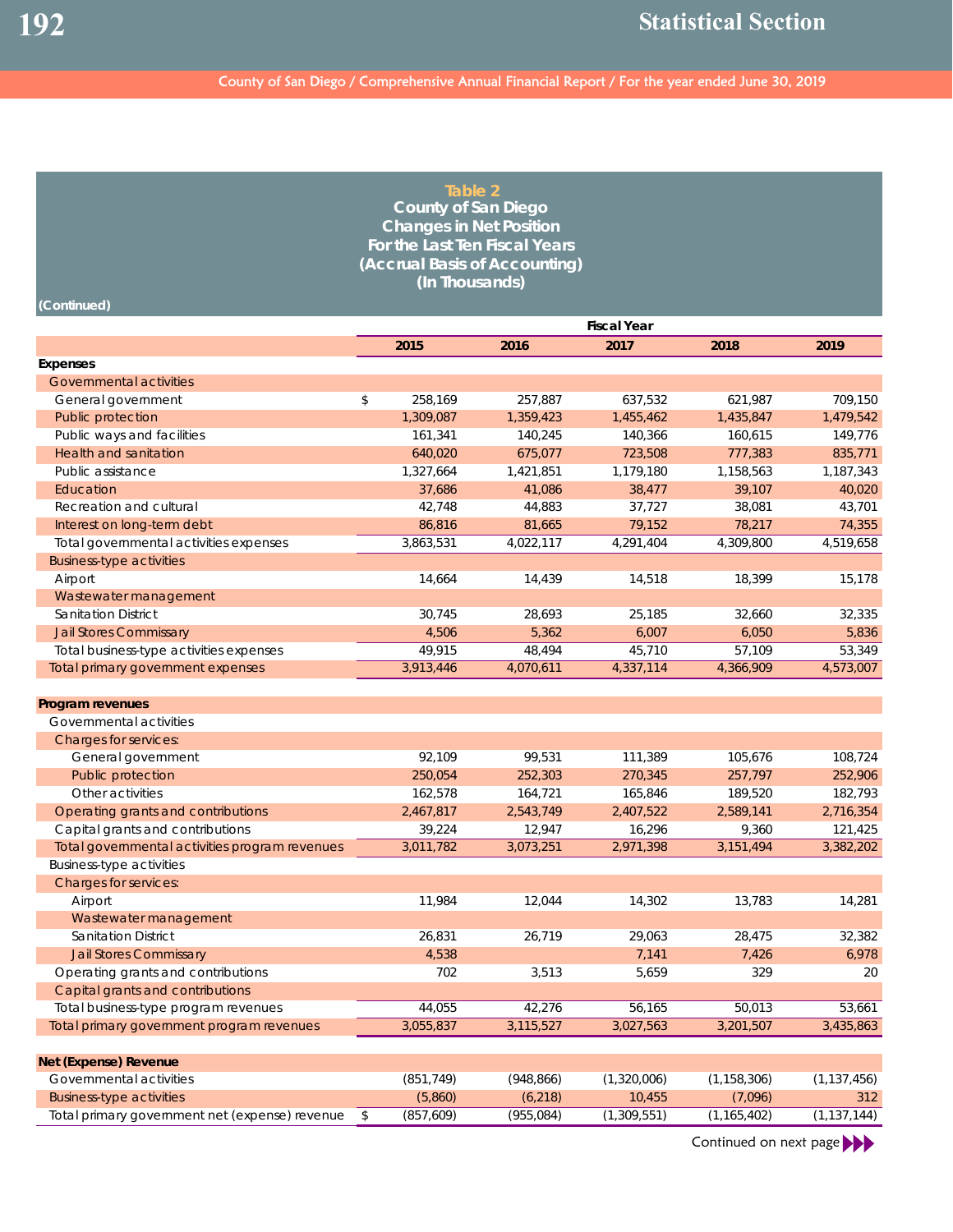|                                                                                                                     |                         | Table 2                        |                    |           |           |
|---------------------------------------------------------------------------------------------------------------------|-------------------------|--------------------------------|--------------------|-----------|-----------|
|                                                                                                                     |                         | <b>County of San Diego</b>     |                    |           |           |
|                                                                                                                     |                         | <b>Changes in Net Position</b> |                    |           |           |
|                                                                                                                     |                         | For the Last Ten Fiscal Years  |                    |           |           |
|                                                                                                                     |                         | (Accrual Basis of Accounting)  |                    |           |           |
|                                                                                                                     |                         | (In Thousands)                 |                    |           |           |
| (Continued)                                                                                                         |                         |                                |                    |           |           |
|                                                                                                                     |                         |                                | <b>Fiscal Year</b> |           |           |
|                                                                                                                     | 2010                    | 2011                           | 2012               | 2013      | 2014      |
| General revenues and other changes in net position                                                                  |                         |                                |                    |           |           |
| Governmental activities                                                                                             |                         |                                |                    |           |           |
| Taxes:                                                                                                              |                         |                                |                    |           |           |
| Property taxes                                                                                                      | \$<br>593,553           | 580,570                        | 616,183            | 587,145   | 627,709   |
| Other taxes                                                                                                         | 15,991                  | 16,207                         | 17,200             | 20,912    |           |
| Transient occupancy tax                                                                                             |                         |                                |                    |           | 3,404     |
| Real property transfer tax                                                                                          |                         |                                |                    |           | 20,074    |
| Miscellaneous taxes                                                                                                 |                         |                                |                    |           | 14        |
| Intergovernmental unrestricted:                                                                                     |                         |                                |                    |           |           |
| Property taxes in lieu of VLF (1)                                                                                   | 308,842                 | 303,625                        | 304,614            | 303,646   | 313,844   |
| Sales and use taxes                                                                                                 | 20,576                  | 22,457                         | 25,055             | 24,809    | 24,871    |
| Investment earnings                                                                                                 | 30,941                  | 22,024                         | 12,338             | 3,504     | 16,635    |
| Other general revenues                                                                                              | 85,693                  | 104,260                        | 110,676            | 90,789    | 132,612   |
| Total governmental general revenues                                                                                 | 1,055,596               | 1,049,143                      | 1,086,066          | 1,030,805 | 1,139,163 |
| <b>Transfers</b>                                                                                                    | 345                     | (778)                          | (28)               | 114       | 7,086     |
| Extraordinary gain                                                                                                  |                         |                                | 10,423             |           |           |
| Total governmental activities                                                                                       | 1,055,941               | 1,048,365                      | 1,096,461          | 1,030,919 | 1,146,249 |
| <b>Business-type activities</b>                                                                                     |                         |                                |                    |           |           |
| Investment earnings                                                                                                 | 1,046                   | 582                            | 1,151              | 46        | 502       |
| Other general revenues                                                                                              | 18                      | $\overline{7}$                 | 209                | 123       | 2,565     |
| Total business-type general revenues                                                                                | 1,064                   | 589                            | 1,360              | 169       | 3,067     |
| <b>Transfers</b>                                                                                                    | (345)                   | 778                            | 28                 | (114)     | (7,086)   |
| Total business-type activities                                                                                      | 719                     | 1,367                          | 1,388              | 55        | (4,019)   |
| Total primary government                                                                                            | 1,056,660               | 1,049,732                      | 1,097,849          | 1,030,974 | 1,142,230 |
|                                                                                                                     |                         |                                |                    |           |           |
| Change in net position                                                                                              |                         |                                |                    |           |           |
| Governmental activities                                                                                             | 161,163                 | 192,420                        | 208,157            | 216,561   | 363,776   |
| <b>Business-type activities</b>                                                                                     | \$<br>15,044<br>176,207 | 771<br>193,191                 | (2,648)            | (1,607)   | (4, 108)  |
| Total change in net position                                                                                        |                         |                                | 205,509            | 214,954   | 359,668   |
| (1) In 2005, the County's share of vehicle license fee (VLF) was eliminated and replaced with property tax revenue. |                         |                                |                    |           |           |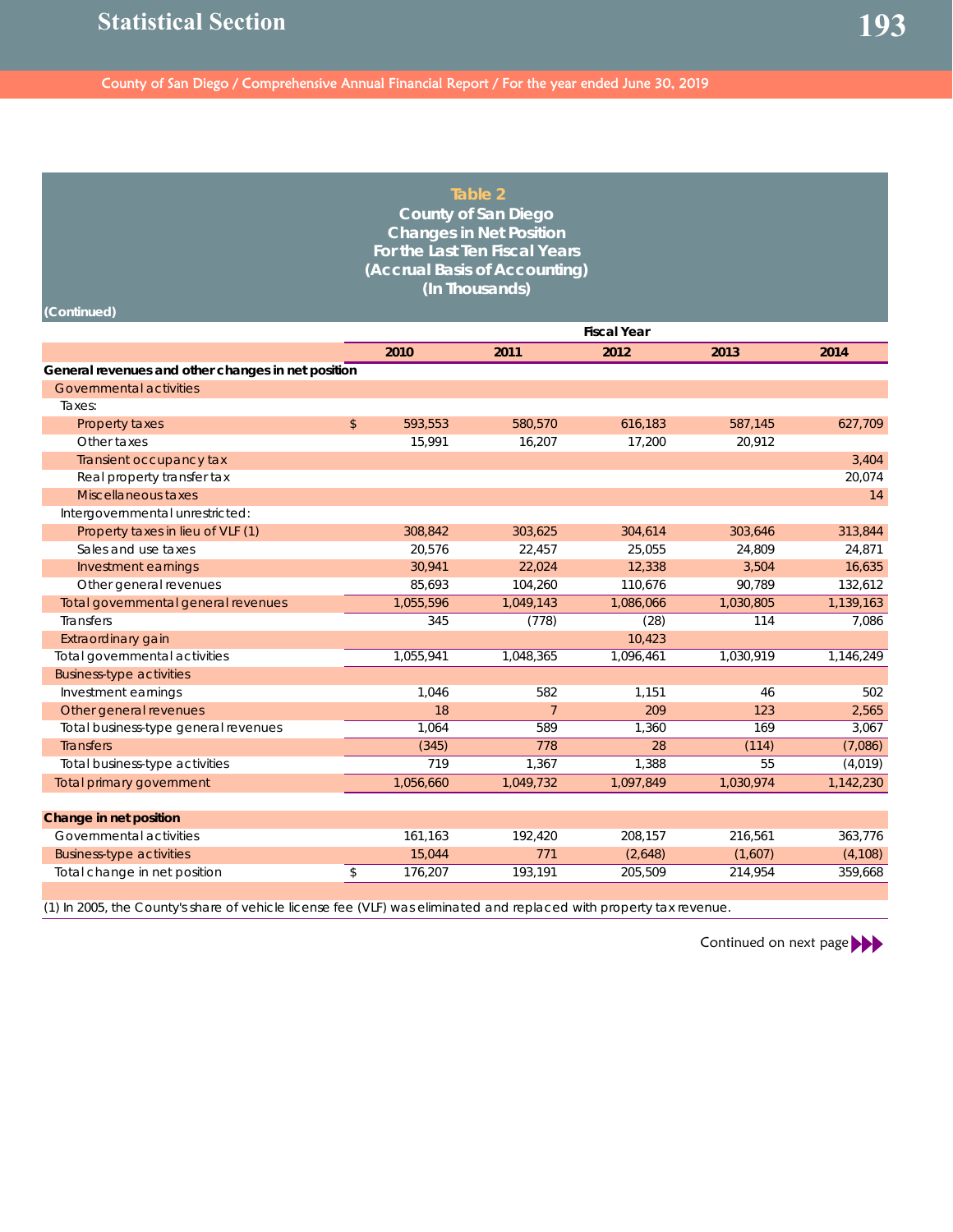|                                                                                                                     |                          |           | <b>Table 2</b><br><b>County of San Diego</b>                    |                    |           |           |
|---------------------------------------------------------------------------------------------------------------------|--------------------------|-----------|-----------------------------------------------------------------|--------------------|-----------|-----------|
|                                                                                                                     |                          |           | <b>Changes in Net Position</b><br>For the Last Ten Fiscal Years |                    |           |           |
|                                                                                                                     |                          |           |                                                                 |                    |           |           |
|                                                                                                                     |                          |           | (Accrual Basis of Accounting)<br>(In Thousands)                 |                    |           |           |
|                                                                                                                     |                          |           |                                                                 |                    |           |           |
| (Continued)                                                                                                         |                          |           |                                                                 |                    |           |           |
|                                                                                                                     |                          |           |                                                                 | <b>Fiscal Year</b> |           |           |
|                                                                                                                     |                          | 2015      | 2016                                                            | 2017               | 2018      | 2019      |
| General revenues and other changes in net position                                                                  |                          |           |                                                                 |                    |           |           |
| Governmental activities                                                                                             |                          |           |                                                                 |                    |           |           |
| Taxes:                                                                                                              |                          |           |                                                                 |                    |           |           |
| Property taxes                                                                                                      | $\mathfrak{D}$           | 648,974   | 680,434                                                         | 720,645            | 758,427   | 797,838   |
| Other taxes                                                                                                         |                          |           |                                                                 |                    |           |           |
| Transient occupancy tax                                                                                             |                          | 4,166     | 4,128                                                           | 4,889              | 5,105     | 5,785     |
| Real property transfer tax                                                                                          |                          | 21,049    | 24,589                                                          | 23,960             | 25,910    | 26,521    |
| Miscellaneous taxes                                                                                                 |                          | 15        | 38                                                              | 10                 | 6         | 6         |
| Intergovernmental unrestricted:                                                                                     |                          |           |                                                                 |                    |           |           |
| Property taxes in lieu of VLF (1)                                                                                   |                          | 332,928   | 351,524                                                         | 371,105            | 393,824   | 417,601   |
| Sales and use taxes                                                                                                 |                          | 27,847    | 28,898                                                          | 27,779             | 30,744    | 32,332    |
| Investment earnings                                                                                                 |                          | 12,250    | 17,818                                                          | 15,315             | 38,057    | 84,335    |
| Other general revenues                                                                                              |                          | 93,889    | 82,745                                                          | 88,038             | 93,604    | 90,041    |
| Total governmental general revenues                                                                                 |                          | 1,141,118 | 1,190,174                                                       | 1,251,741          | 1,345,677 | 1,454,459 |
| Transfers                                                                                                           |                          | 2,693     | 3,714                                                           | 4,399              | 4,421     | 5,711     |
| Extraordinary gain                                                                                                  |                          |           |                                                                 |                    |           |           |
| Total governmental activities                                                                                       |                          | 1,143,811 | 1,193,888                                                       | 1,256,140          | 1,350,098 | 1,460,170 |
| <b>Business-type activities</b>                                                                                     |                          |           |                                                                 |                    |           |           |
| Investment earnings                                                                                                 |                          | 336       | 1,622                                                           | 523                | 1,159     | 2,013     |
| Other general revenues                                                                                              |                          | 3,055     | 8,777                                                           | 2,716              | 2,892     | 2,734     |
| Total business-type general revenues                                                                                |                          | 3,391     | 10,399                                                          | 3,239              | 4,051     | 4,747     |
| <b>Transfers</b>                                                                                                    |                          | (2,693)   | (3, 714)                                                        | (4, 399)           | (4, 421)  | (5, 711)  |
| Total business-type activities                                                                                      |                          | 698       | 6,685                                                           | (1, 160)           | (370)     | (964)     |
| Total primary government                                                                                            |                          | 1,144,509 | 1,200,573                                                       | 1,254,980          | 1,349,728 | 1,459,206 |
|                                                                                                                     |                          |           |                                                                 |                    |           |           |
| Change in net position                                                                                              |                          |           |                                                                 |                    |           |           |
| Governmental activities                                                                                             |                          | 292,062   | 245,022                                                         | (63,866)           | 191,792   | 322,714   |
| <b>Business-type activities</b>                                                                                     |                          | (5, 162)  | 467                                                             | 9,295              | (7, 466)  | (652)     |
| Total change in net position                                                                                        | $\overline{\mathcal{S}}$ | 286,900   | 245,489                                                         | (54, 571)          | 184,326   | 322,062   |
| (1) In 2005, the County's share of vehicle license fee (VLF) was eliminated and replaced with property tax revenue. |                          |           |                                                                 |                    |           |           |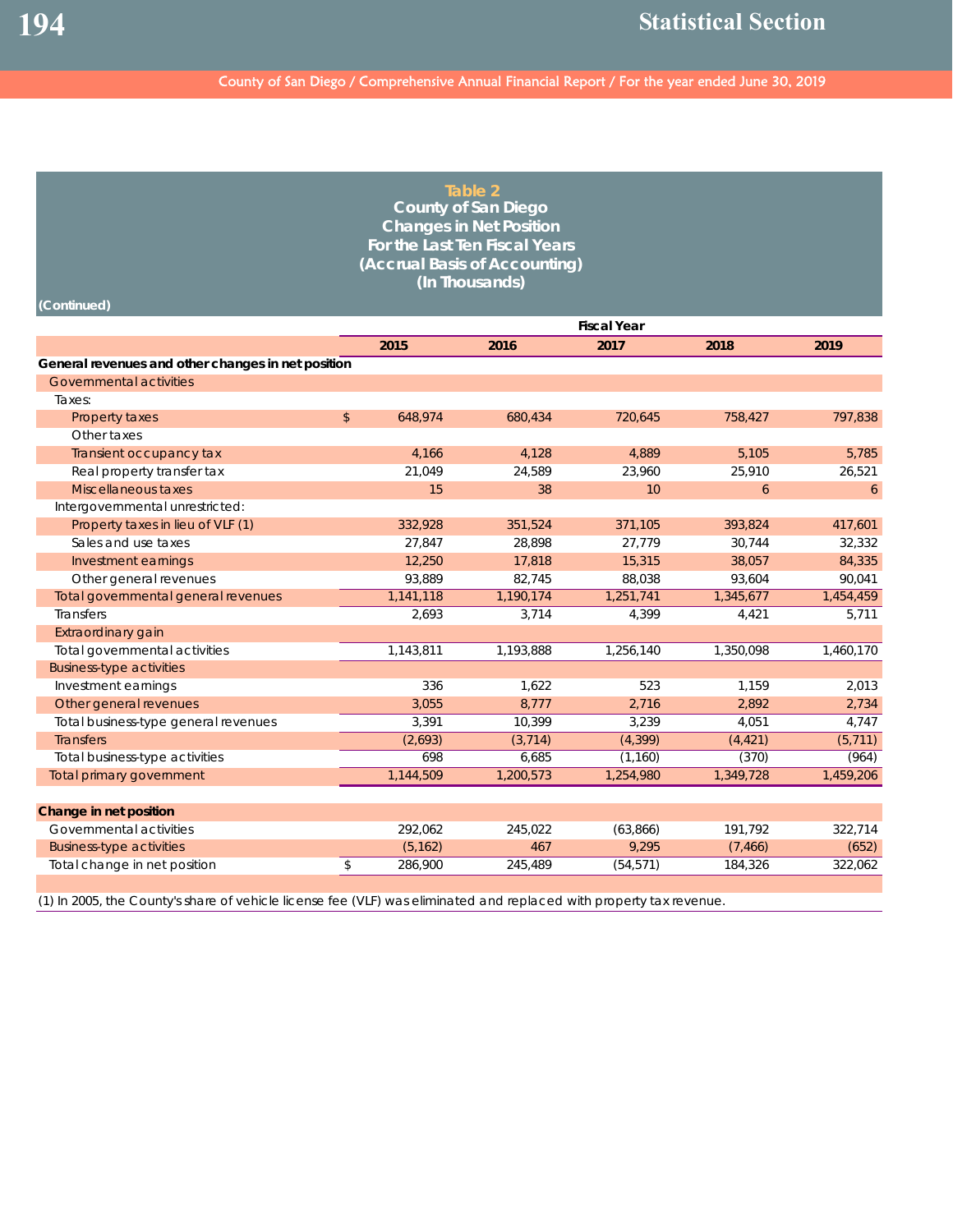|                                |            |           | Table 3<br><b>County of San Diego</b><br><b>Fund Balances - Governmental Funds</b><br><b>Last Ten Fiscal Years</b><br>(In Thousands) |                    |           |                    |
|--------------------------------|------------|-----------|--------------------------------------------------------------------------------------------------------------------------------------|--------------------|-----------|--------------------|
|                                |            |           |                                                                                                                                      | <b>Fiscal Year</b> |           |                    |
|                                |            | 2010      | 2011                                                                                                                                 | 2012               | 2013      | 2014               |
| General Fund                   |            |           |                                                                                                                                      |                    |           |                    |
| Reserved                       | \$         | 162,257   |                                                                                                                                      |                    |           |                    |
| Unreserved                     |            | 1,057,851 |                                                                                                                                      |                    |           |                    |
| Nonspendable(1)                |            |           | 11,257                                                                                                                               | 12,443             | 12,347    | 12,276             |
| Restricted (1)                 |            |           | 214,956                                                                                                                              | 245,713            | 295,264   | 296,548            |
| Committed (1)                  |            |           | 514,739                                                                                                                              | 515,234            | 464,831   | 492,175            |
| Assigned (1)                   |            |           | 40,614                                                                                                                               | 51,325             | 184,526   | 217,628            |
| Unassigned (1)                 |            |           | 612,814                                                                                                                              | 663,132            | 644,454   | 713,045            |
| Total general fund             |            | 1,220,108 | 1,394,380                                                                                                                            | 1,487,847          | 1,601,422 | 1,731,672          |
| All Other Governmental Funds   |            |           |                                                                                                                                      |                    |           |                    |
| Reserved                       |            | 175,900   |                                                                                                                                      |                    |           |                    |
| Unreserved, reported in:       |            |           |                                                                                                                                      |                    |           |                    |
| <b>Special Revenue Funds</b>   |            | 705,469   |                                                                                                                                      |                    |           |                    |
| Capital Projects Funds         |            | 89.926    |                                                                                                                                      |                    |           |                    |
| Nonspendable (1)               |            |           | 5,148                                                                                                                                | 5,281              | 5,600     | 4,884              |
| Restricted (1)                 |            |           | 372,730                                                                                                                              | 424,512            | 433,952   | 459,579            |
| Committed (1)                  |            |           | 467,950                                                                                                                              | 440,767            | 413,796   | 395,291            |
| Assigned (1)                   |            |           |                                                                                                                                      |                    |           |                    |
| Total other governmental funds | $\sqrt{2}$ | 971,295   | 845,828                                                                                                                              | 870,560            | 853,348   | 859,754            |
|                                |            |           |                                                                                                                                      |                    |           |                    |
|                                |            |           |                                                                                                                                      | <b>Fiscal Year</b> |           |                    |
|                                |            | 2015      | 2016                                                                                                                                 | 2017               | 2018      | 2019               |
| <b>General Fund</b>            |            |           |                                                                                                                                      |                    |           |                    |
| Reserved                       |            |           |                                                                                                                                      |                    |           |                    |
| Unreserved                     |            |           |                                                                                                                                      |                    |           |                    |
| Nonspendable (1)               | \$         | 13,379    | 13,489                                                                                                                               | 19,894             | 22,747    | 47,019             |
| Restricted (1)                 |            | 269,294   | 272,500                                                                                                                              | 266,904            | 319,782   | 608,729            |
| Committed (1)                  |            | 478,980   | 591,941                                                                                                                              | 677,058            | 796,086   | 637,450            |
| Assigned (1)                   |            | 328,588   | 381,202                                                                                                                              | 483,464            | 480,063   | 418,718<br>712,149 |
| Unassigned (1)                 |            | 798,135   | 747,277                                                                                                                              | 697,293            | 688,449   |                    |
| Total general fund             |            | 1,888,376 | 2,006,409                                                                                                                            | 2,144,613          | 2,307,127 | 2,424,065          |
| All Other Governmental Funds   |            |           |                                                                                                                                      |                    |           |                    |
| Reserved                       |            |           |                                                                                                                                      |                    |           |                    |
| Unreserved, reported in:       |            |           |                                                                                                                                      |                    |           |                    |
| Special Revenue Funds          |            |           |                                                                                                                                      |                    |           |                    |
| <b>Capital Projects Funds</b>  |            |           |                                                                                                                                      |                    |           |                    |
| Nonspendable (1)               |            | 5,149     | 5,981                                                                                                                                | 6,062              | 5,993     | 5,634              |
| Restricted (1)                 |            | 427,703   | 398,385                                                                                                                              | 396,063            | 413,626   | 471,464            |
| Committed (1)                  |            | 379,711   | 371,622                                                                                                                              | 376,179            | 367,515   | 365,450            |
| Assigned (1)                   |            | 228       | 917                                                                                                                                  | 1,478              | 2,066     | 2,865              |
| Total other governmental funds | \$         | 812,791   | 776,905                                                                                                                              | 779,782            | 789,200   | 845,413            |

(1) Beginning in fiscal year 2011, governmental fund balances are required to be reported as nonspendable, restricted, committed, assigned, and unassigned.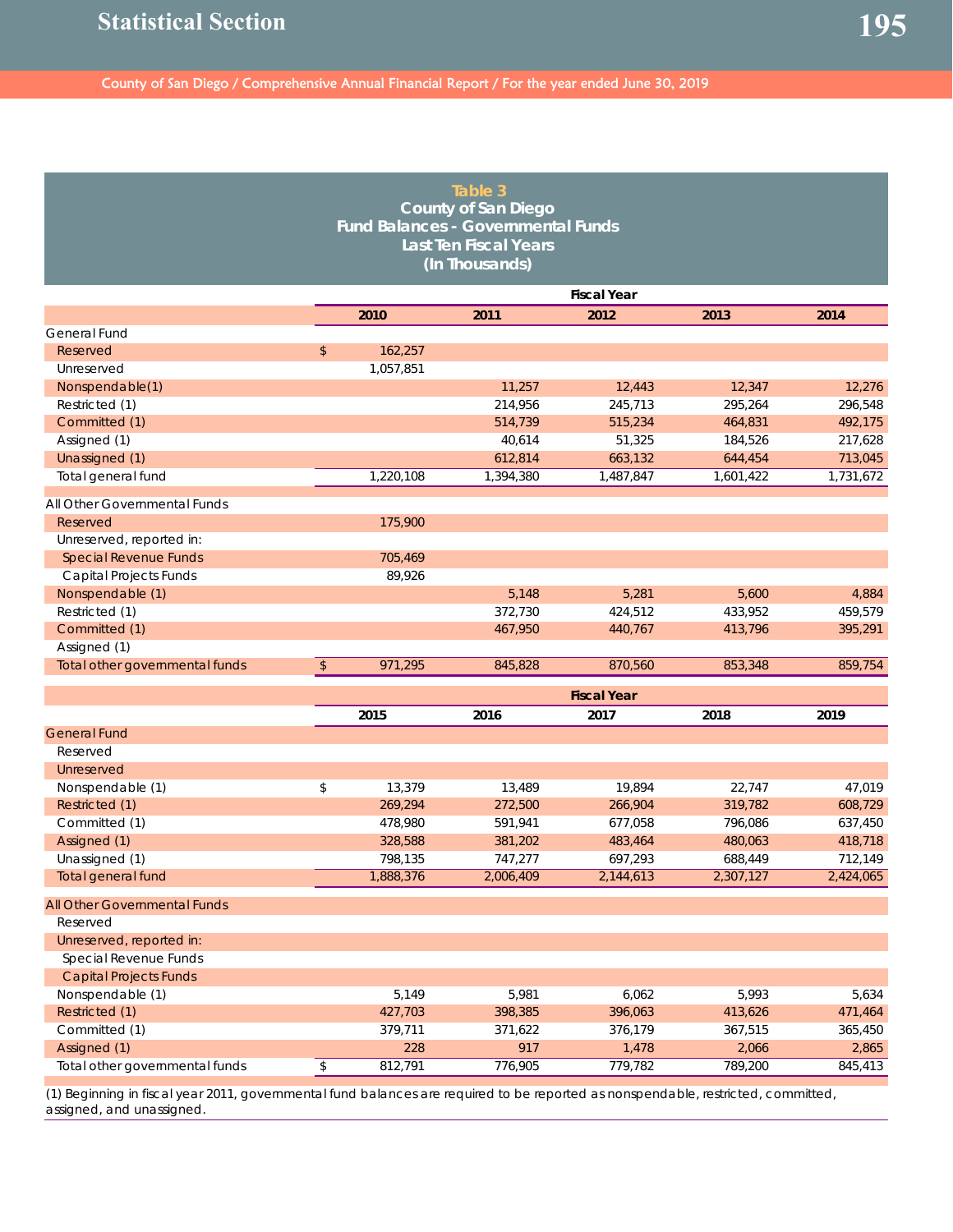| Table 4                                              |
|------------------------------------------------------|
| County of San Diego                                  |
| <b>Changes in Fund Balances - Governmental Funds</b> |
| <b>Last Ten Fiscal Years</b>                         |
| (Modified Accrual Basis of Accounting)               |
| (In Thousands)                                       |

|                                                           |                 |           | <b>Fiscal Year</b> |            |            |
|-----------------------------------------------------------|-----------------|-----------|--------------------|------------|------------|
|                                                           | 2010            | 2011      | 2012               | 2013       | 2014       |
| Revenues:                                                 |                 |           |                    |            |            |
| Taxes                                                     | \$<br>946,324   | 934,737   | 966,512            | 941,644    | 987,061    |
| Licenses, permits and franchise fees                      | 47,578          | 51,144    | 51,823             | 52,746     | 55,819     |
| Fines, forfeitures and penalties                          | 57,869          | 54,267    | 53,818             | 50,070     | 47,125     |
| Revenue from use of money and property                    | 46,100          | 39,545    | 29,765             | 21,918     | 34,855     |
| Aid from other governmental agencies:                     |                 |           |                    |            |            |
| State                                                     | 1,136,756       | 1,192,401 | 1,276,289          | 1,374,266  | 1,513,606  |
| Federal                                                   | 963,285         | 945,168   | 969,818            | 946,356    | 919,151    |
| Other                                                     | 102,708         | 72,071    | 82,292             | 138,575    | 169,724    |
| Charges for current services                              | 318,283         | 359,239   | 369,586            | 366,442    | 389,224    |
| Other                                                     | 81,219          | 90,486    | 104,647            | 78,455     | 61,409     |
| <b>Total revenues</b>                                     | 3,700,122       | 3,739,058 | 3,904,550          | 3,970,472  | 4,177,974  |
| <b>Expenditures:</b>                                      |                 |           |                    |            |            |
| General government                                        | 205,456         | 223,290   | 210,375            | 226,648    | 231,370    |
| Public protection                                         | 1,063,890       | 1,088,377 | 1,149,575          | 1,187,848  | 1,277,698  |
| Public ways and facilities                                | 66,393          | 61,967    | 64,922             | 66,514     | 75,565     |
| Health and sanitation                                     | 675,256         | 714,022   | 782,504            | 840,735    | 620,319    |
| <b>Public assistance</b>                                  | 1,169,287       | 1,184,632 | 1,171,662          | 1,178,112  | 1,410,925  |
| Education                                                 | 37,422          | 34,599    | 32,210             | 32,034     | 33,431     |
| <b>Recreation and cultural</b>                            | 29,982          | 33,054    | 33,302             | 31,092     | 31,604     |
| <b>Total Governmental functions</b>                       | 3,247,686       | 3,339,941 | 3,444,550          | 3,562,983  | 3,680,912  |
| Capital outlay                                            | 205,512         | 186,342   | 212.304            | 165,737    | 264,015    |
| Debt service:                                             |                 |           |                    |            |            |
| Principal                                                 | 169,059         | 64,016    | 61,241             | 75,687     | 59,535     |
| Interest                                                  | 101,036         | 97,290    | 94,320             | 93,678     | 93,232     |
| <b>Bond issuance costs</b>                                | 739             | 349       | 374                | 393        |            |
| Payment to refunded bond escrow agent                     | 15,377          | 3,437     |                    |            |            |
| <b>Total expenditures</b>                                 | 3,739,409       | 3,691,375 | 3,812,789          | 3,898,478  | 4,097,694  |
| Excess (deficiency) of revenues over (under) expenditures | (39, 287)       | 47,683    | 91,761             | 71,994     | 80,280     |
| <b>Other financing sources (uses)</b>                     |                 |           |                    |            |            |
| Sale of capital assets                                    | 365             | 2,673     | 740                | 5,997      | 58,420     |
| Issuance of bonds, loans and capital leases:              |                 |           |                    |            |            |
| Face value of bonds issued                                |                 |           | 32,665             | 29,335     |            |
| Face value of loans issued                                |                 |           |                    |            |            |
| Discount on issuance of bonds                             |                 |           | (182)              |            |            |
| Premium on issuance of bonds                              | 7,803           | 1,237     |                    | 574        |            |
| Refunding bonds issued:                                   | 80,940          | 19,260    |                    |            |            |
| Payment to refunded bond escrow agent                     | (83, 173)       | (18, 774) |                    |            |            |
| Transfers in                                              | 452,018         | 426,611   | 460,192            | 460,931    | 478,533    |
| Transfers (out)                                           | (457, 683)      | (430,527) | (465, 106)         | (472, 183) | (480, 236) |
| Total other financing sources (uses)                      | 270             | 480       | 28,309             | 24,654     | 56,717     |
|                                                           |                 |           |                    |            |            |
| <b>Extraordinary loss</b>                                 |                 |           | (3, 126)           |            | 136,997    |
| Net change in fund balances                               | \$<br>(39, 017) | 48,163    | 116,944            | 96,648     |            |
| Debt service as a percentage of noncapital expenditures   | 7.64%           | 4.60%     | 4.32%              | 4.54%      | 3.98%      |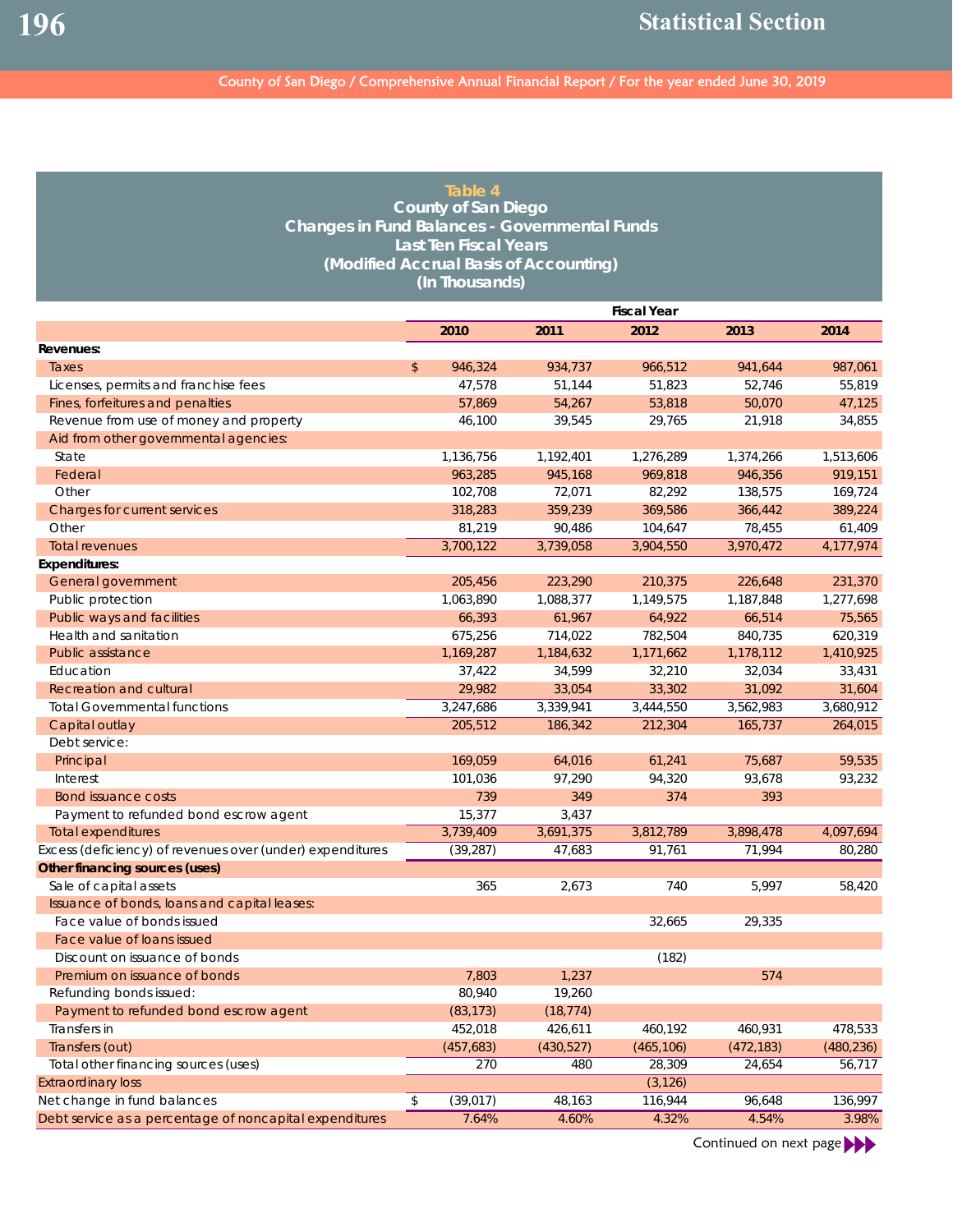| Table 4<br><b>County of San Diego</b><br><b>Changes in Fund Balances - Governmental Funds</b><br><b>Last Ten Fiscal Years</b><br>(Modified Accrual Basis of Accounting)<br>(In Thousands)<br>(Continued) |            |            |             |                    |           |             |  |  |  |  |  |
|----------------------------------------------------------------------------------------------------------------------------------------------------------------------------------------------------------|------------|------------|-------------|--------------------|-----------|-------------|--|--|--|--|--|
|                                                                                                                                                                                                          |            |            |             | <b>Fiscal Year</b> |           |             |  |  |  |  |  |
|                                                                                                                                                                                                          |            | 2015       | 2016        | 2017               | 2018      | 2019        |  |  |  |  |  |
| Revenues:                                                                                                                                                                                                |            |            |             |                    |           |             |  |  |  |  |  |
| Taxes                                                                                                                                                                                                    | \$         | 1,038,552  | 1,090,722   | 1,148,655          | 1,214,066 | 1,276,584   |  |  |  |  |  |
| Licenses, permits and franchise fees                                                                                                                                                                     |            | 54,181     | 57,375      | 57,066             | 62,189    | 62,951      |  |  |  |  |  |
| Fines, forfeitures and penalties                                                                                                                                                                         |            | 49,200     | 46,295      | 44,146             | 42,417    | 43,589      |  |  |  |  |  |
| Revenue from use of money and property                                                                                                                                                                   |            | 23,033     | 28,396      | 23,079             | 43,407    | 87,604      |  |  |  |  |  |
| Aid from other governmental agencies:                                                                                                                                                                    |            |            |             |                    |           |             |  |  |  |  |  |
| State                                                                                                                                                                                                    |            | 1,490,603  | 1,487,655   | 1,482,536          | 1,644,254 | 1,631,528   |  |  |  |  |  |
| Federal                                                                                                                                                                                                  |            | 917.901    | 959,399     | 796,594            | 828,693   | 909,211     |  |  |  |  |  |
| Other                                                                                                                                                                                                    |            | 106,691    | 110,816     | 122,767            | 132,652   | 142,822     |  |  |  |  |  |
| Charges for current services                                                                                                                                                                             |            | 387,788    | 398,705     | 411,488            | 433,325   | 424,365     |  |  |  |  |  |
| Other                                                                                                                                                                                                    |            | 91,903     | 75,264      | 77,429             | 79,977    | 78,501      |  |  |  |  |  |
| <b>Total revenues</b>                                                                                                                                                                                    |            | 4,159,852  | 4,254,627   | 4, 163, 760        | 4,480,980 | 4,657,155   |  |  |  |  |  |
| <b>Expenditures:</b>                                                                                                                                                                                     |            |            |             |                    |           |             |  |  |  |  |  |
| General government                                                                                                                                                                                       |            | 237,875    | 233,180     | 260,005            | 270,469   | 282,021     |  |  |  |  |  |
| Public protection                                                                                                                                                                                        |            | 1,353,710  | 1,343,281   | 1,434,323          | 1,486,679 | 1,569,507   |  |  |  |  |  |
| Public ways and facilities                                                                                                                                                                               |            | 73,991     | 70,946      | 75,901             | 100,322   | 89,184      |  |  |  |  |  |
| Health and sanitation                                                                                                                                                                                    |            | 644,865    | 670,871     | 731,034            | 801,370   | 875,337     |  |  |  |  |  |
| Public assistance                                                                                                                                                                                        |            | 1,346,078  | 1,426,134   | 1,184,697          | 1,195,090 | 1,263,184   |  |  |  |  |  |
| Education                                                                                                                                                                                                |            | 37,095     | 39,592      | 39,687             | 41,238    | 45,707      |  |  |  |  |  |
| Recreation and cultural                                                                                                                                                                                  |            | 36,838     | 37,800      | 39,325             | 39,668    | 42,856      |  |  |  |  |  |
| <b>Total Governmental functions</b>                                                                                                                                                                      |            | 3,730,452  | 3,821,804   | 3,764,972          | 3,934,836 | 4, 167, 796 |  |  |  |  |  |
| Capital outlay                                                                                                                                                                                           |            | 160,474    | 185,065     | 120,509            | 267,685   | 183,654     |  |  |  |  |  |
| Debt service:                                                                                                                                                                                            |            |            |             |                    |           |             |  |  |  |  |  |
| Principal                                                                                                                                                                                                |            | 67,542     | 65,929      | 66,284             | 76,181    | 82,766      |  |  |  |  |  |
| Interest                                                                                                                                                                                                 |            | 85,673     | 88,502      | 75,153             | 73,637    | 69,381      |  |  |  |  |  |
| <b>Bond issuance costs</b>                                                                                                                                                                               |            | 583        | 761         |                    |           |             |  |  |  |  |  |
| Payment to refunded bond escrow agent                                                                                                                                                                    |            | 8,461      | 12,481      |                    |           |             |  |  |  |  |  |
| <b>Total expenditures</b>                                                                                                                                                                                |            | 4,053,185  | 4, 174, 542 | 4,026,918          | 4,352,339 | 4,503,597   |  |  |  |  |  |
| Excess (deficiency) of revenues over (under) expenditures                                                                                                                                                |            | 106,667    | 80,085      | 136,842            | 128,641   | 153,558     |  |  |  |  |  |
| Other financing sources (uses)                                                                                                                                                                           |            |            |             |                    |           |             |  |  |  |  |  |
| Sale of capital assets                                                                                                                                                                                   |            | 984        | 2,319       | 240                | 126       | 25,213      |  |  |  |  |  |
| Issuance of bonds, loans and capital leases:                                                                                                                                                             |            |            |             |                    |           |             |  |  |  |  |  |
| Face value of bonds issued                                                                                                                                                                               |            | 732        |             |                    |           |             |  |  |  |  |  |
| Face value of loans issued                                                                                                                                                                               |            |            | 690         |                    |           |             |  |  |  |  |  |
| Face value of capital lease                                                                                                                                                                              |            |            |             | 6,122              | 45,495    |             |  |  |  |  |  |
| Discount on issuance of bonds                                                                                                                                                                            |            |            |             |                    |           |             |  |  |  |  |  |
| Premium on issuance of bonds                                                                                                                                                                             |            | 15,070     | 22,163      |                    |           |             |  |  |  |  |  |
| Refunding bonds issued:                                                                                                                                                                                  |            | 93,750     | 105,330     |                    |           |             |  |  |  |  |  |
| Payment to refunded bond escrow agent                                                                                                                                                                    |            | (103, 771) | (122, 533)  |                    |           |             |  |  |  |  |  |
| Transfers in                                                                                                                                                                                             |            | 434,541    | 470,175     | 474,286            | 527,620   | 527,914     |  |  |  |  |  |
| Transfers (out)                                                                                                                                                                                          |            | (439, 657) | (476, 484)  | (478, 540)         | (532,605) | (533, 891)  |  |  |  |  |  |
| Total other financing sources (uses)                                                                                                                                                                     |            | 1,649      | 1,660       | 2,108              | 40,636    | 19,236      |  |  |  |  |  |
| <b>Extraordinary loss</b>                                                                                                                                                                                |            |            |             |                    |           |             |  |  |  |  |  |
| Net change in fund balances                                                                                                                                                                              | $\sqrt{2}$ | 108,316    | 81,745      | 138,950            | 169,277   | 172,794     |  |  |  |  |  |
| Debt service as a percentage of noncapital expenditures                                                                                                                                                  |            | 3.94%      | 3.87%       | 3.62%              | 3.67%     | 3.52%       |  |  |  |  |  |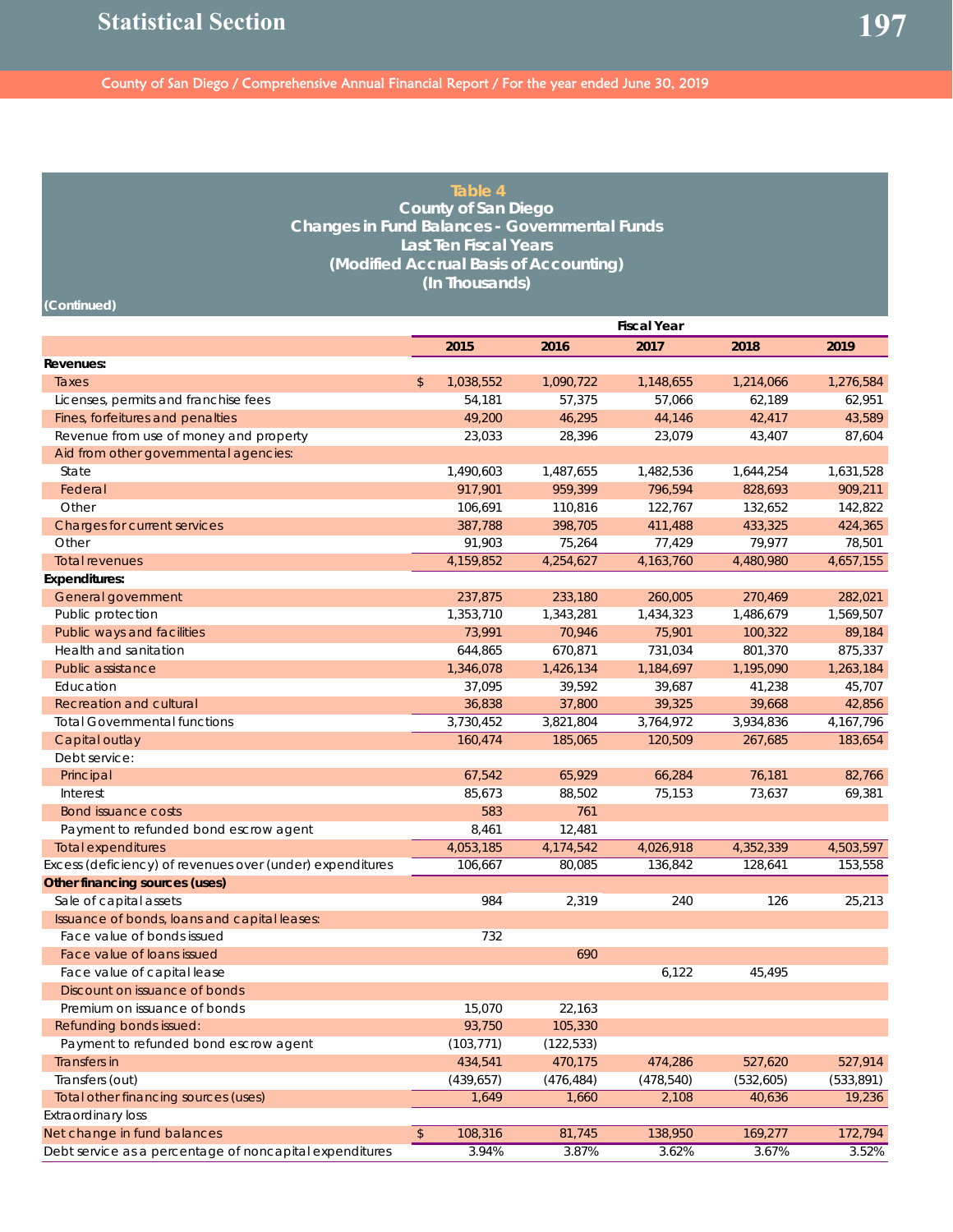| Table 5<br><b>County of San Diego</b><br><b>Assessed Value of Taxable Property</b><br>Last Ten Fiscal Years (1)<br>(In Thousands) |                      |                  |                                |                          |                    |                  |                                                  |                                        |  |  |  |  |
|-----------------------------------------------------------------------------------------------------------------------------------|----------------------|------------------|--------------------------------|--------------------------|--------------------|------------------|--------------------------------------------------|----------------------------------------|--|--|--|--|
|                                                                                                                                   | <b>Real Property</b> |                  |                                | <b>Personal Property</b> | Less: Tax Exempt   |                  |                                                  |                                        |  |  |  |  |
| <b>Fiscal Year</b>                                                                                                                | Secured              | <b>Unsecured</b> | <b>Secured</b>                 | <b>Unsecured</b>         | <b>Secured</b>     | <b>Unsecured</b> | <b>Total Taxable</b><br><b>Assessed</b><br>Value | <b>Total Direct</b><br><b>Tax Rate</b> |  |  |  |  |
| 2010                                                                                                                              | \$389.083.154        | 3,261,524<br>\$  | $\mathbb{S}$<br>$3.597.697$ \$ | 11.596.968               | $\sqrt{9,779,505}$ | \$1,465,316      | \$396,294,522                                    | 1.00000                                |  |  |  |  |
| 2011                                                                                                                              | 384,566,788          | 3,361,476        | 3,642,380                      | 10,997,174               | 10,332,112         | 1,458,658        | 390.777.048                                      | 1.00000                                |  |  |  |  |
| 2012                                                                                                                              | 387,715,176          | 3,326,188        | 3,604,459                      | 10.878.963               | 10,959,285         | 1.578.206        | 392.987.295                                      | 1.00000                                |  |  |  |  |
| 2013                                                                                                                              | 388,067,793          | 3,362,102        | 3,785,463                      | 10,908,493               | 11,532,649         | 1,632,359        | 392,958,843                                      | 1.00000                                |  |  |  |  |
| 2014                                                                                                                              | 401,174,212          | 3,471,163        | 3,857,452                      | 11,337,598               | 12,195,985         | 1,660,818        | 405,983,622                                      | 1.00000                                |  |  |  |  |
|                                                                                                                                   |                      |                  |                                |                          |                    |                  |                                                  |                                        |  |  |  |  |
| 2015                                                                                                                              | 424,400,547          | 3,837,190        | 3,708,390                      | 11,638,652               | 12,531,830         | 1,812,206        | 429,240,743                                      | 1.00000                                |  |  |  |  |
| 2016                                                                                                                              | 449,303,851          | 3.695.989        | 3,567,927                      | 11.923.467               | 13.374.474         | 1.801.251        | 453,315,509                                      | 1.00000                                |  |  |  |  |
| 2017                                                                                                                              | 473.696.673          | 3,733,123        | 3,527,495                      | 12,797,155               | 14,227,380         | 1.875.970        | 477.651.096                                      | 1.00000                                |  |  |  |  |
|                                                                                                                                   |                      |                  |                                |                          |                    |                  |                                                  |                                        |  |  |  |  |
| 2018                                                                                                                              | 502,995,352          | 3,839,661        | 3,954,578                      | 12.853.406               | 14,954,254         | 1,862,561        | 506,826,182                                      | 1.00000                                |  |  |  |  |
| 2019                                                                                                                              | 533,571,034          | 3,970,087        | 4,073,291                      | 13,691,328               | 16,390,213         | 2,026,718        | 536,888,809                                      | 1.00000                                |  |  |  |  |

(1) Due to the passage of Proposition 13 (Prop 13) in 1978, the County does not track the estimated actual value of real and personal properties; therefore, assessed value as a percentage of actual value is not applicable. Under Prop 13, property is assessed at the 1978 market value with an annual increase limited to the lesser of 2% or the CPI on properties not involved in a change of ownership or properties that did not undergo new construction. Newly acquired property is assessed at its new market value (usually the purchase price) and the value of any new construction is added to the existing base value.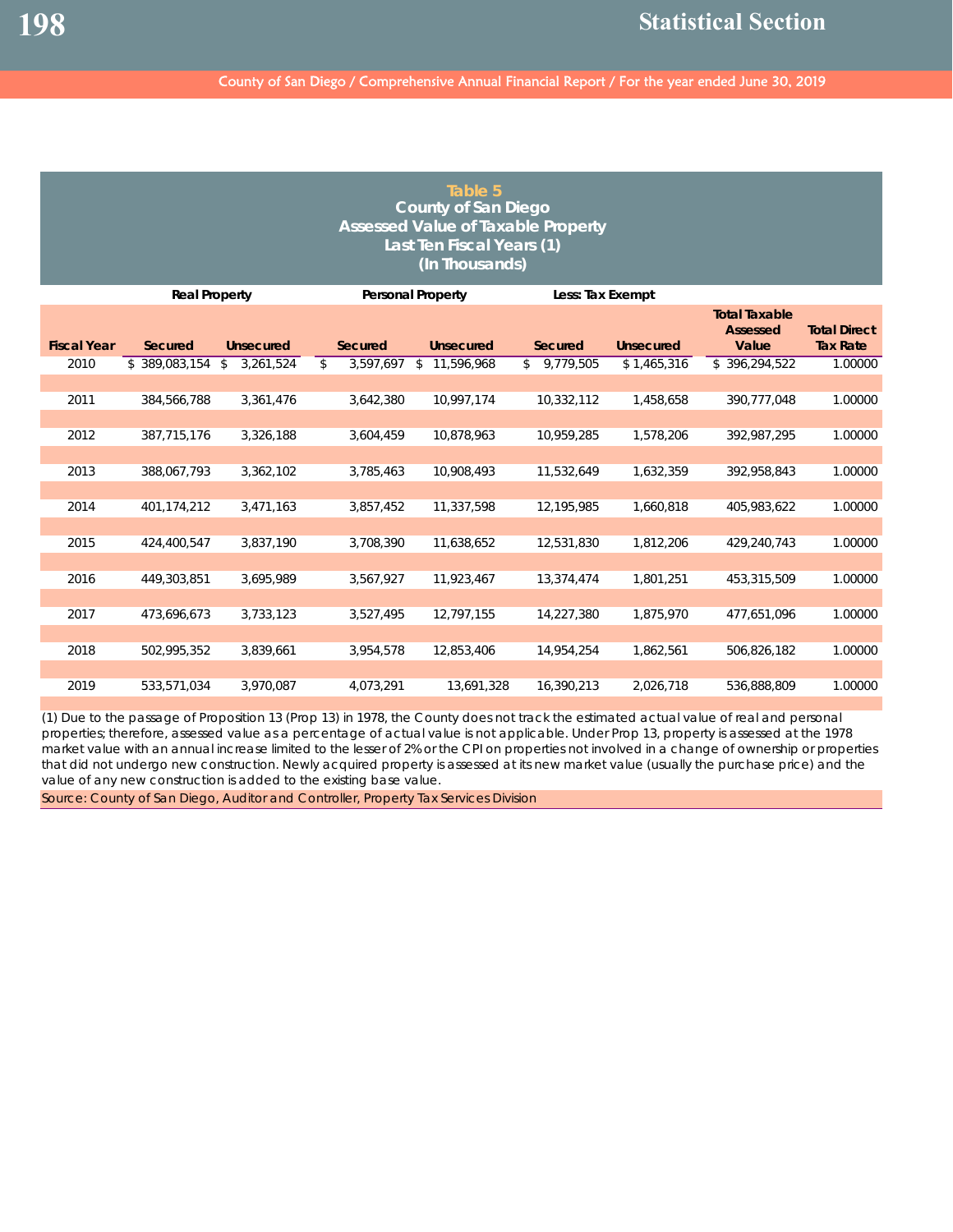| Table 6<br><b>County of San Diego</b><br>Property Tax Rates - Direct and Overlapping Governments<br>(Per \$100 of Assessed Value)<br><b>Last Ten Fiscal Years</b> |                     |                                                                      |       |       |       |       |       |       |       |       |
|-------------------------------------------------------------------------------------------------------------------------------------------------------------------|---------------------|----------------------------------------------------------------------|-------|-------|-------|-------|-------|-------|-------|-------|
|                                                                                                                                                                   | <b>Fiscal Years</b> |                                                                      |       |       |       |       |       |       |       |       |
|                                                                                                                                                                   | 2010                | 2011<br>2012<br>2013<br>2014<br>2015<br>2016<br>2018<br>2019<br>2017 |       |       |       |       |       |       |       |       |
| Direct Rates (1)                                                                                                                                                  |                     |                                                                      |       |       |       |       |       |       |       |       |
| County of San Diego                                                                                                                                               | 0.140               | 0.140                                                                | 0.140 | 0.140 | 0.139 | 0.140 | 0.139 | 0.139 | 0.139 | 0.138 |
|                                                                                                                                                                   |                     |                                                                      |       |       |       |       |       |       |       |       |
| Cities (3)                                                                                                                                                        | 0.232               | 0.232                                                                | 0.231 | 0.232 | 0.233 | 0.233 | 0.235 | 0.238 | 0.238 | 0.242 |
| Schools (4)                                                                                                                                                       | 0.594               | 0.594                                                                | 0.595 | 0.594 | 0.594 | 0.593 | 0.592 | 0.590 | 0.590 | 0.587 |
|                                                                                                                                                                   |                     |                                                                      |       |       |       |       |       |       |       |       |
| <b>Special Districts</b>                                                                                                                                          | 0.034               | 0.034                                                                | 0.034 | 0.034 | 0.034 | 0.034 | 0.034 | 0.033 | 0.033 | 0.033 |
|                                                                                                                                                                   |                     |                                                                      |       |       |       |       |       |       |       |       |
| <b>Total Direct Rates</b>                                                                                                                                         | 1.000               | 1.000                                                                | 1.000 | 1.000 | 1.000 | 1.000 | 1.000 | 1.000 | 1.000 | 1.000 |
|                                                                                                                                                                   |                     |                                                                      |       |       |       |       |       |       |       |       |
| Overlapping Rates (2)                                                                                                                                             |                     |                                                                      |       |       |       |       |       |       |       |       |
|                                                                                                                                                                   |                     |                                                                      |       |       |       |       |       |       |       |       |
| Cities (3)                                                                                                                                                        | 0.004               | 0.004                                                                | 0.004 | 0.004 | 0.004 | 0.004 | 0.004 | 0.004 | 0.004 | 0.004 |
| <b>Schools</b>                                                                                                                                                    | 0.063               | 0.066                                                                | 0.073 | 0.073 | 0.103 | 0.102 | 0.105 | 0.103 | 0.109 | 0.110 |
|                                                                                                                                                                   |                     |                                                                      |       |       |       |       |       |       |       |       |
| <b>Special Districts</b>                                                                                                                                          | 0.008               | 0.008                                                                | 0.009 | 0.009 | 0.009 | 0.009 | 0.009 | 0.009 | 0.009 | 0.009 |
|                                                                                                                                                                   |                     |                                                                      |       |       |       |       |       |       |       |       |
| <b>Total Overlapping Rates</b>                                                                                                                                    | 0.075               | 0.078                                                                | 0.086 | 0.086 | 0.116 | 0.115 | 0.118 | 0.116 | 0.122 | 0.123 |
|                                                                                                                                                                   |                     |                                                                      |       |       |       |       |       |       |       |       |
| <b>Total Direct and Overlapping Rates</b>                                                                                                                         | 1.075               | 1.078                                                                | 1.086 | 1.086 | 1.116 | 1.115 | 1.118 | 1.116 | 1.122 | 1.123 |

(1) The \$1.00 per \$100 of Assessed Value (Proposition 13) tax rate beginning in Fiscal Year 1978-79 is distributed according to State Law on a percentage basis to each of the eligible taxing agencies in the County.

(2) Overlapping rates for cities, schools and special districts are chargeable to property owners within their respective tax rate areas (TRA). Overlapping rates do not apply to all property owners (e.g. the rates for special districts apply only to property owners whose property is located within the geographic boundary (TRA) of the special district.)

(3) Includes property tax revenue that is distributed in the Redevelopment Property Tax Trust Fund (RPTTF) starting fiscal year 2012 (Redevelopment Agencies' dissolution was February 1, 2012) to present. Prior to dissolution, property tax revenue was distributed to the redevelopment agencies.

(4) Includes property tax revenue that is distributed in the Educational Revenue Augmentation Fund (ERAF).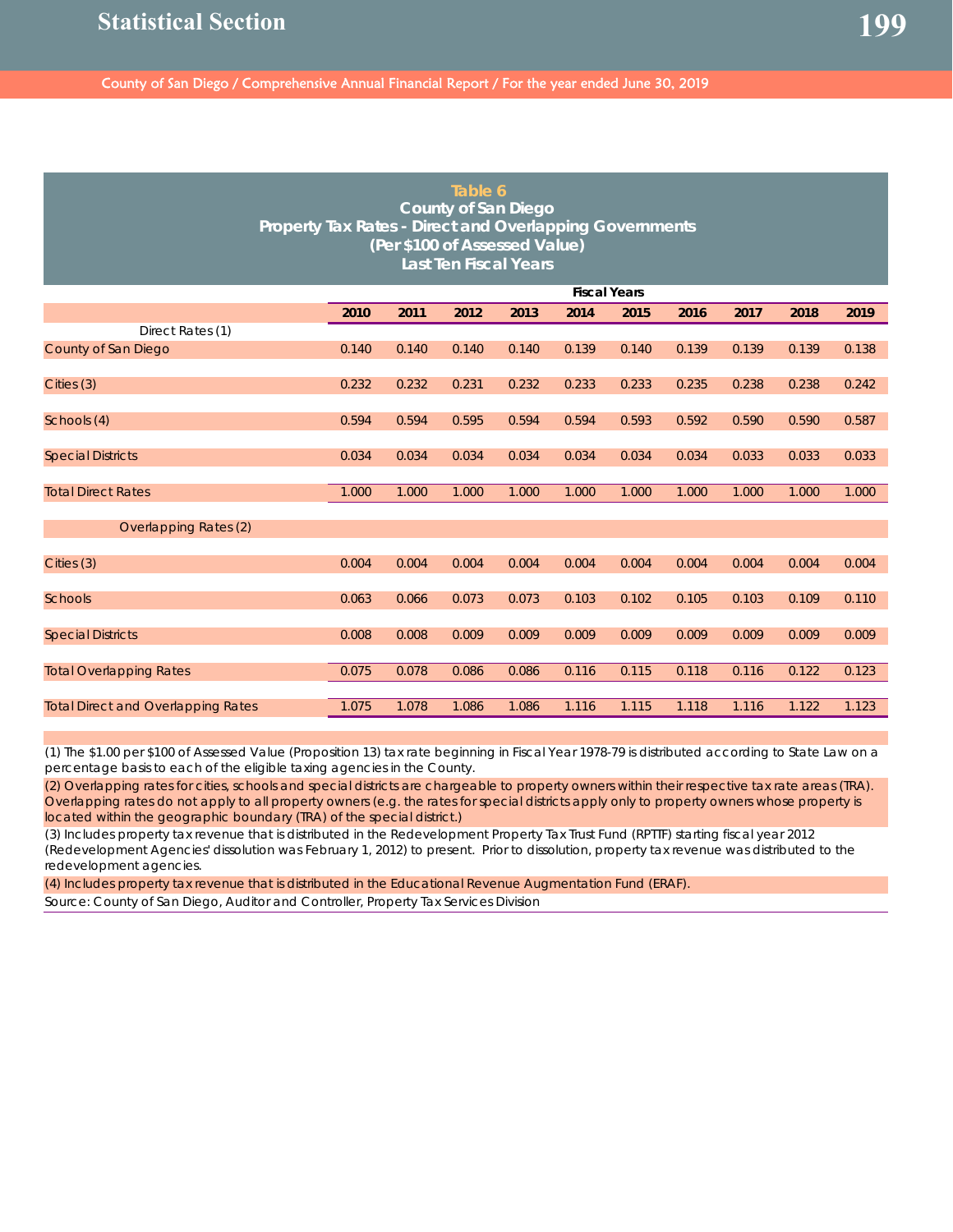| Table 7<br><b>County of San Diego</b><br><b>Principal Property Taxpayers</b><br><b>Current Year and Nine Years Ago</b><br>(In Thousands) |    |                                                |                |                                                                           |                                                       |                |                                                                           |  |  |
|------------------------------------------------------------------------------------------------------------------------------------------|----|------------------------------------------------|----------------|---------------------------------------------------------------------------|-------------------------------------------------------|----------------|---------------------------------------------------------------------------|--|--|
|                                                                                                                                          |    |                                                | 2019           |                                                                           |                                                       | 2010           |                                                                           |  |  |
| Taxpayer                                                                                                                                 |    | Secured<br>Taxable<br><b>Assessed</b><br>Value | Rank           | Percentage of<br><b>Total Secured</b><br>Taxable<br><b>Assessed Value</b> | Secured<br><b>Taxable</b><br><b>Assessed</b><br>Value | Rank           | Percentage of<br><b>Total Secured</b><br>Taxable<br><b>Assessed Value</b> |  |  |
| San Diego Gas & Electric Company                                                                                                         | \$ | 8,786,829                                      | 1              | 1.69%                                                                     | 4,551,734<br>\$                                       |                | 1.19%                                                                     |  |  |
| Qualcomm Inc                                                                                                                             |    | 1,986,590                                      | $\overline{2}$ | 0.38%                                                                     | 1,150,589                                             | $\overline{7}$ | 0.30%                                                                     |  |  |
| Irvine Company                                                                                                                           |    | 1,325,115                                      | 3              | 0.25%                                                                     | 1,714,185                                             | 3              | 0.45%                                                                     |  |  |
| Conrad Prebys Trust                                                                                                                      |    | 960,589                                        | $\overline{4}$ | 0.18%                                                                     |                                                       |                |                                                                           |  |  |
| UTC Venture LLC                                                                                                                          |    | 824,861                                        | 5              | 0.16%                                                                     |                                                       |                |                                                                           |  |  |
| Kilroy Reality L P                                                                                                                       |    | 824,570                                        | 6              | 0.16%                                                                     | 1,386,278                                             | 6              | 0.36%                                                                     |  |  |
| <b>Host Hotels and Resorts</b>                                                                                                           |    | 799,363                                        | $\overline{7}$ | 0.15%                                                                     |                                                       |                |                                                                           |  |  |
| <b>B S K Del Partners LLC</b>                                                                                                            |    | 707,539                                        | 8              | 0.14%                                                                     |                                                       |                |                                                                           |  |  |
| Pacific Bell Telephone                                                                                                                   |    | 623,840                                        | 9              | 0.12%                                                                     | 863,063                                               | 8              | 0.23%                                                                     |  |  |
| Sorrento West Properties INC                                                                                                             |    | 587,421                                        | 10             | 0.11%                                                                     |                                                       |                |                                                                           |  |  |
| San Diego Family Housing LLC                                                                                                             |    |                                                |                |                                                                           | 1,881,324                                             | 2              | 0.49%                                                                     |  |  |
| Southern California Edison Co.                                                                                                           |    |                                                |                |                                                                           | 1,504,497                                             | 4              | 0.39%                                                                     |  |  |
| Camp Pendleton & Quantico Housing LLC                                                                                                    |    |                                                |                |                                                                           | 1,412,065                                             | 5              | 0.37%                                                                     |  |  |
| Arden Realty LLP                                                                                                                         |    |                                                |                |                                                                           | 832,912                                               | 9              | 0.22%                                                                     |  |  |
| O C/S D Holdings LLC                                                                                                                     |    |                                                |                |                                                                           | 637,757                                               | 10             | 0.17%                                                                     |  |  |
|                                                                                                                                          |    |                                                |                |                                                                           |                                                       |                |                                                                           |  |  |
| Totals                                                                                                                                   | \$ | 17,426,717                                     |                | 3.34%                                                                     | \$15,934,404                                          |                | 4.17%                                                                     |  |  |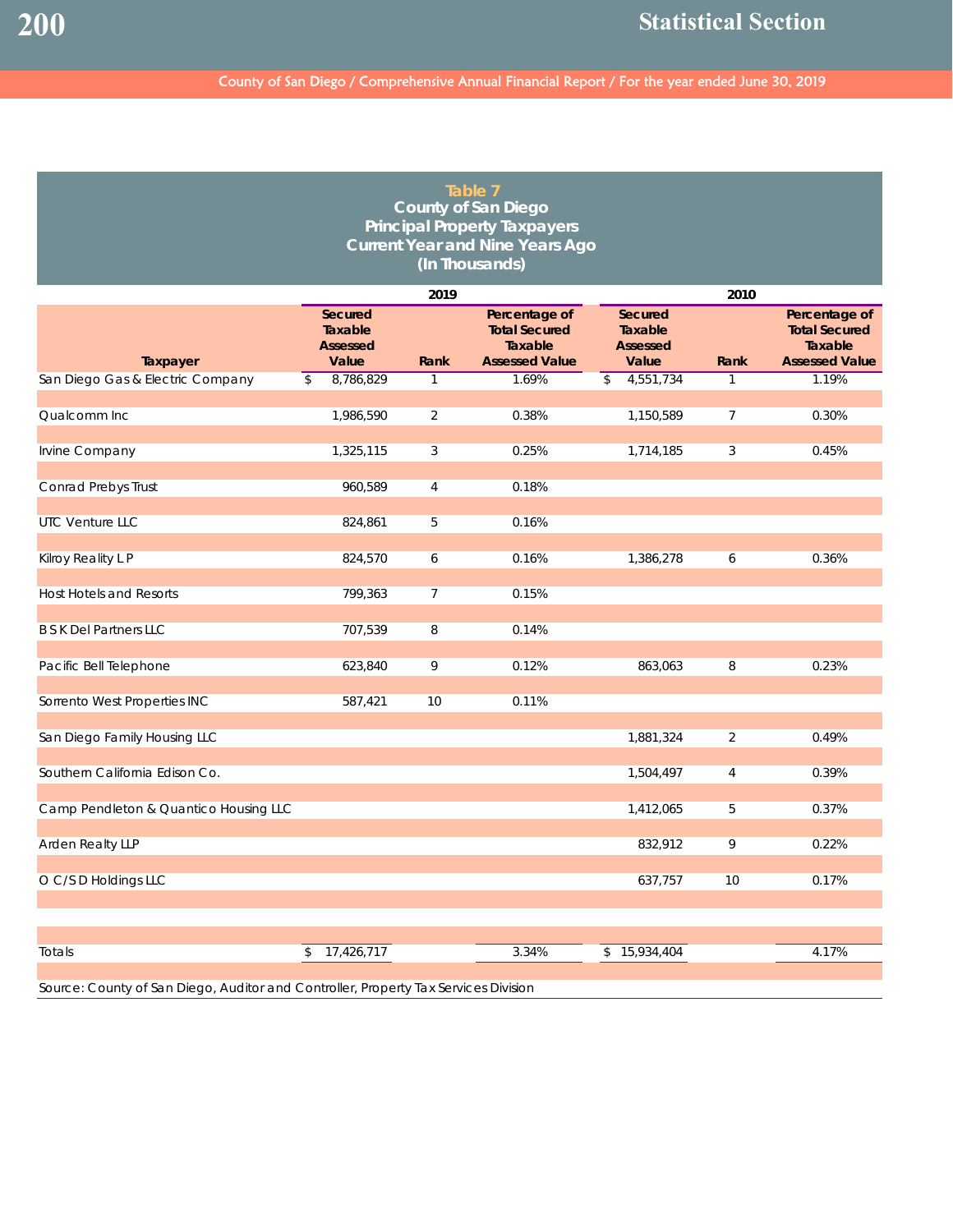#### **Table 8 County of San Diego Property Tax Levies and Collections Last Ten Fiscal Years (In Thousands)**

|                    |                                              |                    | <b>Total Collections to Date</b> |                                                  |                 |                       |
|--------------------|----------------------------------------------|--------------------|----------------------------------|--------------------------------------------------|-----------------|-----------------------|
| <b>Fiscal Year</b> | <b>Total Tax Levy for</b><br>Fiscal Year (1) | the Levy<br>Amount | Percentage<br>of Levy            | <b>Collections in</b><br><b>Subsequent Years</b> | Amount          | Percentage<br>of Levy |
| 2010               | 3,962,945<br>\$                              | \$<br>3,821,278    | 96.43%                           | 95,441<br>\$                                     | \$<br>3,916,719 | 98.83%                |
| 2011               | 3,907,770                                    | 3,795,900          | 97.14%                           | 59,963                                           | 3,855,863       | 98.67%                |
| 2012               | 3,929,873                                    | 3,819,892          | 97.20%                           | 49,827                                           | 3,869,719       | 98.47%                |
| 2013               | 3,929,588                                    | 3,871,591          | 98.52%                           | 35,017                                           | 3,906,608       | 99.42%                |
| 2014               | 4,059,836                                    | 4,011,889          | 98.82%                           | 31,420                                           | 4,043,309       | 99.59%                |
| 2015               | 4,292,407                                    | 4,241,271          | 98.81%                           | 31,287                                           | 4,272,558       | 99.54%                |
| 2016               | 4,533,155                                    | 4,489,098          | 99.03%                           | 27,530                                           | 4,516,628       | 99.64%                |
| 2017               | 4,776,510                                    | 4,738,515          | 99.20%                           | 27,940                                           | 4,766,455       | 99.79%                |
| 2018               | 5,068,261                                    | 5,019,394          | 99.04%                           | 23,985                                           | 5,043,379       | 99.51%                |
| 2019               | 5,368,888                                    | 5,318,210          | 99.06%                           | N/A                                              | 5,318,210       | 99.06%                |

(1) Includes secured, unsecured and unitary tax levy for the County and school districts, cities and special districts under the supervision of independent governing boards.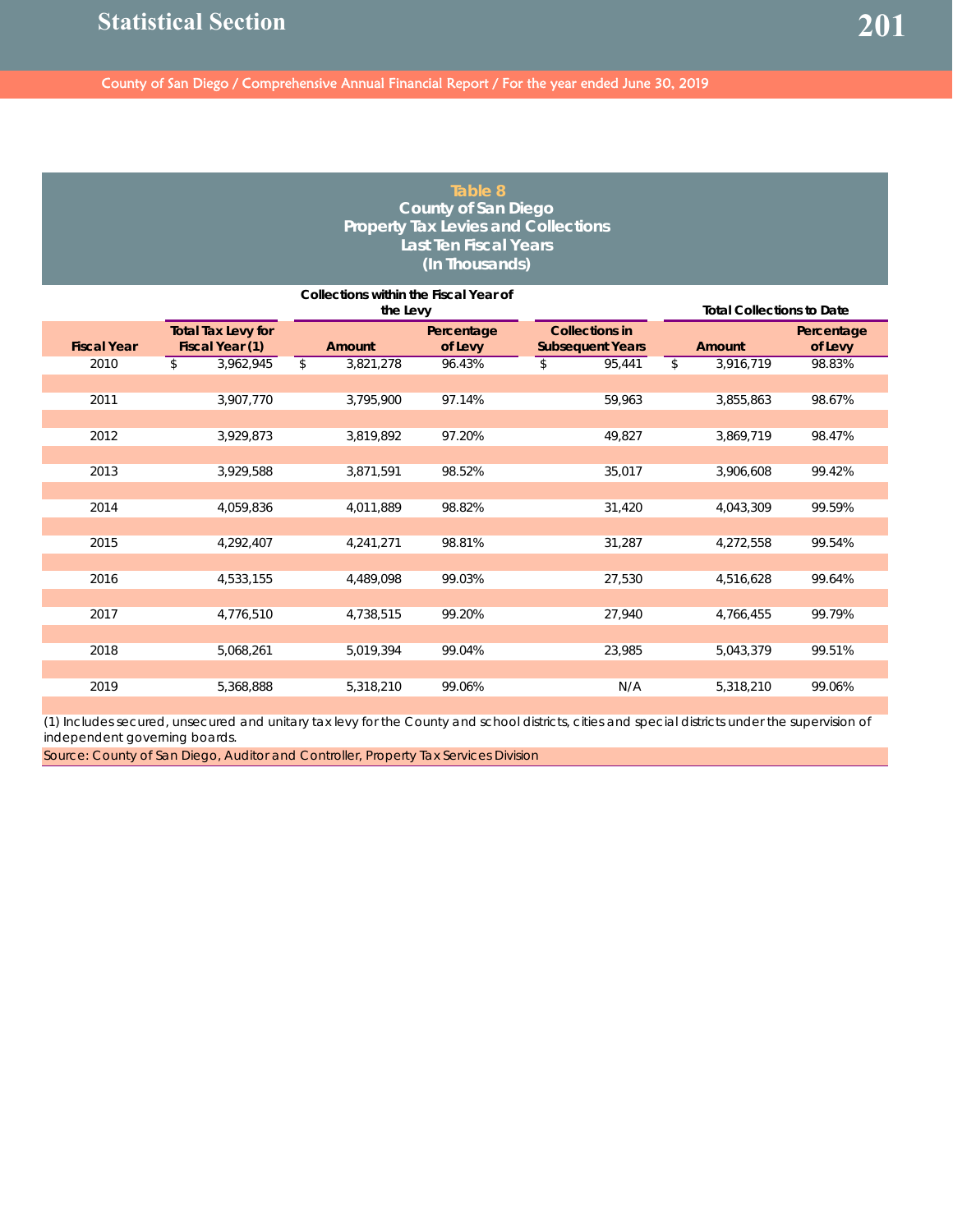## **Table 9 County of San Diego Ratios of Outstanding Debt by Type Last Ten Fiscal Years (In Thousands, Except Per Capita Amount)**

|                                    | <b>Fiscal Year</b> |           |           |           |           |  |  |  |
|------------------------------------|--------------------|-----------|-----------|-----------|-----------|--|--|--|
|                                    | 2010               | 2011      | 2012      | 2013      | 2014      |  |  |  |
|                                    |                    |           |           |           |           |  |  |  |
| \$                                 | 432,760            | 402,396   | 410,126   | 413,992   | 396,173   |  |  |  |
| Agency Revenue Refunding Bonds (2) | 14,602             | 14,243    |           |           |           |  |  |  |
|                                    | 548,817            | 556,039   | 562,391   | 551,350   | 551,442   |  |  |  |
|                                    | 872,540            | 839,652   | 805,272   | 769,068   | 732,330   |  |  |  |
|                                    | 7,404              | 7,162     | 6,167     | 5,169     | 5,124     |  |  |  |
|                                    | 242                | 212       | 185       | 152       | 119       |  |  |  |
|                                    |                    |           |           |           |           |  |  |  |
|                                    | 1,809              | 1,566     | 1,313     | 1,046     | 766       |  |  |  |
| \$                                 | 1,878,174          | 1,821,270 | 1,785,454 | 1,740,777 | 1,685,954 |  |  |  |
|                                    |                    |           |           |           |           |  |  |  |
|                                    | 1.37%              | 1.20%     | 1.15%     | 1.11%     | 0.99%     |  |  |  |
| \$                                 | 582                | 585       | 571       | 553       | 528       |  |  |  |
|                                    |                    |           |           |           |           |  |  |  |

|                                                        | <b>Fiscal Year</b> |           |           |             |             |  |  |  |
|--------------------------------------------------------|--------------------|-----------|-----------|-------------|-------------|--|--|--|
|                                                        | 2015               | 2016      | 2017      | 2018        | 2019        |  |  |  |
| <b>Governmental Activities:</b>                        |                    |           |           |             |             |  |  |  |
| Certificates of Participation & Lease<br>Revenue Bonds | \$<br>376,955      | 351,179   | 330,956   | 309,388     | 287,889     |  |  |  |
| <b>Tobacco Settlement Asset-Backed</b><br><b>Bonds</b> | 542,883            | 546,110   | 548,832   | 546,113     | 544,069     |  |  |  |
| Pension Obligation Bonds                               | 692.338            | 649.860   | 605,520   | 558,525     | 508.765     |  |  |  |
| <b>Capital and Retrofit loans</b>                      | 5,188              | 6,020     | 5,249     | 4,282       | 3,610       |  |  |  |
| <b>Capitalized Leases</b>                              | 84                 | 51        | 6,084     | 47,691      | 43,593      |  |  |  |
| <b>Business-type Activities:</b>                       |                    |           |           |             |             |  |  |  |
| Capital Loans                                          | 475                | 171       | $\Omega$  | $\mathbf 0$ | $\mathbf 0$ |  |  |  |
| <b>Total Primary Government</b>                        | 1,617,923          | 1,553,391 | 1,496,641 | 1,465,999   | 1,387,926   |  |  |  |
| Percentage of Personal Income (1)                      | 0.90%              | 0.83%     | 0.78%     | 0.75%       | 0.72%       |  |  |  |
| Per Capita (1)                                         | \$<br>501          | 472       | 451       | 439         | 414         |  |  |  |

(1) See Table 13 Demographic and Economic Statistics

(2) Pursuant to California Assembly Bill ABx1 26, in 2012 the responsibility for the payment of this debt was transferred to the County of San Diego Successor Agency Private Purpose Trust Fund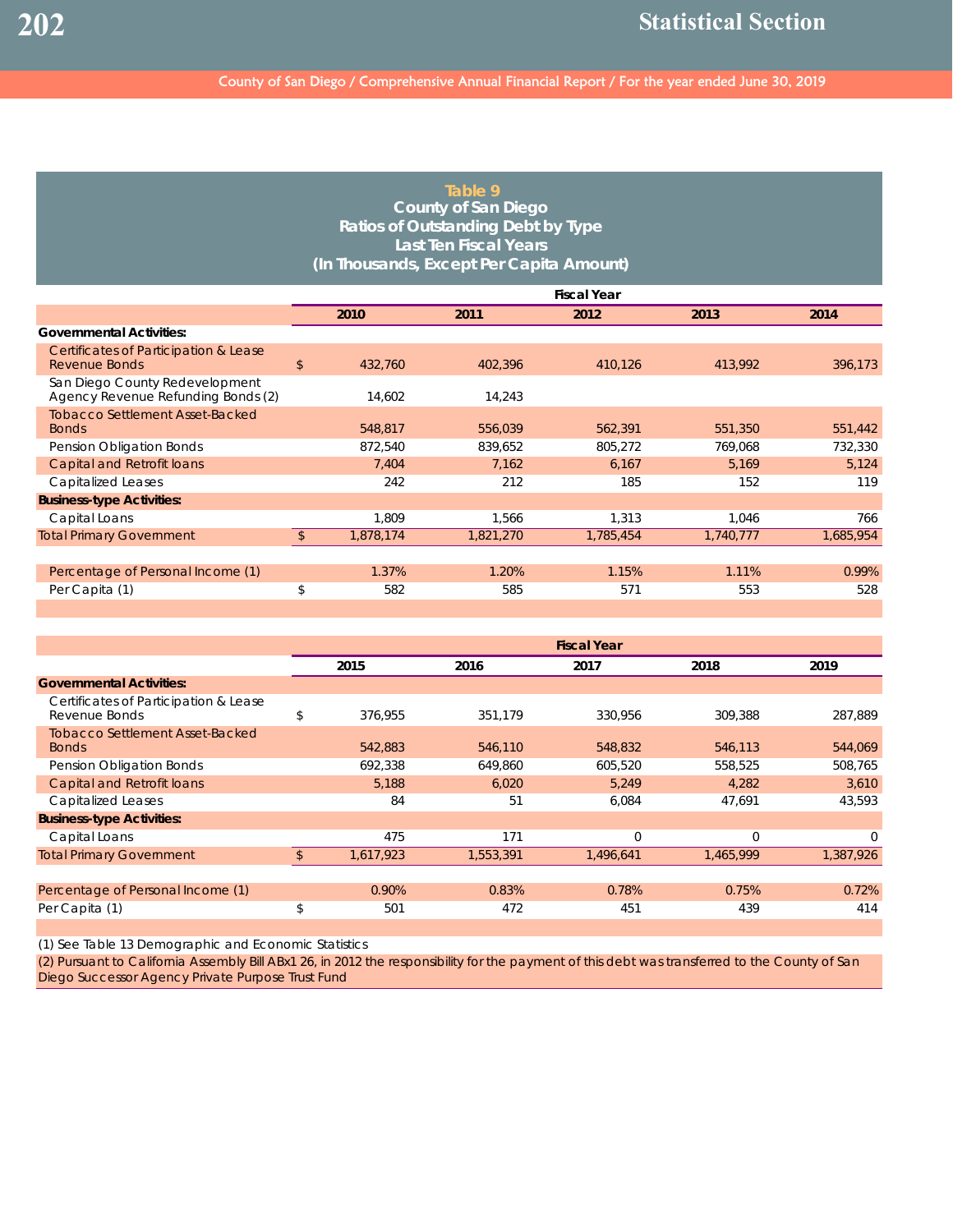#### **Table 10 County of San Diego Ratios of General Bonded Debt Outstanding Last Ten Fiscal Years (In Thousands, Except Per Capita Amount)**

|                                                         | <b>Fiscal Year</b> |          |           |           |           |           |
|---------------------------------------------------------|--------------------|----------|-----------|-----------|-----------|-----------|
|                                                         |                    | 2010     | 2011      | 2012      | 2013      | 2014      |
| Certificates of Participation & Lease Revenue Bonds     |                    | 432.760  | 402.396   | 410.126   | 413.992   | 396.173   |
| Less: Amounts Available in Debt Service Fund            |                    | 35,547   | 26.867    | 26,860    | 28,140    | 27.728    |
| Net Certificates of Participation & Lease Revenue Bonds |                    | 397.213  | 375.529   | 383.266   | 385.852   | 368,445   |
|                                                         |                    |          |           |           |           |           |
| Pension Obligation Bonds                                |                    | 872.540  | 839.652   | 805.272   | 769.068   | 732,330   |
| Less: Amounts Available in Debt Service Fund            |                    | 3.364    | 2,117     | 629       | 161       | 423       |
| Net Pension Obligation Bonds                            |                    | 869,176  | 837.535   | 804,643   | 768,907   | 731,907   |
|                                                         |                    |          |           |           |           |           |
| <b>Total Net Bonded Debt</b>                            |                    | ,266,389 | 1,213,064 | 1,187,909 | 1,154,759 | 1,100,352 |
|                                                         |                    |          |           |           |           |           |
| Percentage of Actual Taxable Value of Property (1)      |                    | 0.32%    | 0.31%     | 0.30%     | 0.29%     | 0.27%     |
| Per Capita (2)                                          | $\mathsf{\$}$      | 393      | 389       | 380       | 367       | 344       |

|                                                                           | <b>Fiscal Year</b> |         |         |         |         |  |
|---------------------------------------------------------------------------|--------------------|---------|---------|---------|---------|--|
|                                                                           | 2015               | 2016    | 2017    | 2018    | 2019    |  |
| Certificates of Participation & Lease Revenue Bonds                       | \$<br>376.955      | 351.179 | 330.956 | 309,388 | 287.889 |  |
| Less: Amounts Available in Debt Service Fund                              | 28,798             | 20,107  | 19,992  | 20,455  | 20,634  |  |
| Net Certificates of Participation & Lease Revenue Bonds                   | 348,157            | 331.072 | 310.964 | 288,933 | 267,255 |  |
|                                                                           |                    |         |         |         |         |  |
| <b>Pension Obligation Bonds</b>                                           | 692.338            | 649.860 | 605,520 | 558.525 | 508,765 |  |
| Less: Amounts Available in Debt Service Fund                              | 877                | 375     | 574     | 993     | 1,526   |  |
| <b>Net Pension Obligation Bonds</b>                                       | 691,461            | 649,485 | 604,946 | 557,532 | 507,239 |  |
|                                                                           |                    |         |         |         |         |  |
| <b>Total Net Bonded Debt</b>                                              | 1,039,618          | 980,557 | 915,910 | 846,465 | 774,494 |  |
|                                                                           |                    |         |         |         |         |  |
| Percentage of Actual Taxable Value of Property (1)                        | 0.24%              | 0.22%   | 0.19%   | 0.17%   | 0.14%   |  |
| Per Capita (2)                                                            | \$<br>322          | 298     | 276     | 254     | 231     |  |
|                                                                           |                    |         |         |         |         |  |
| (1) See Table 5 Assessed Value of Taxable Property - Total Assessed Value |                    |         |         |         |         |  |

(2) See Table 13 Demographic and Economic Statistics - Population Data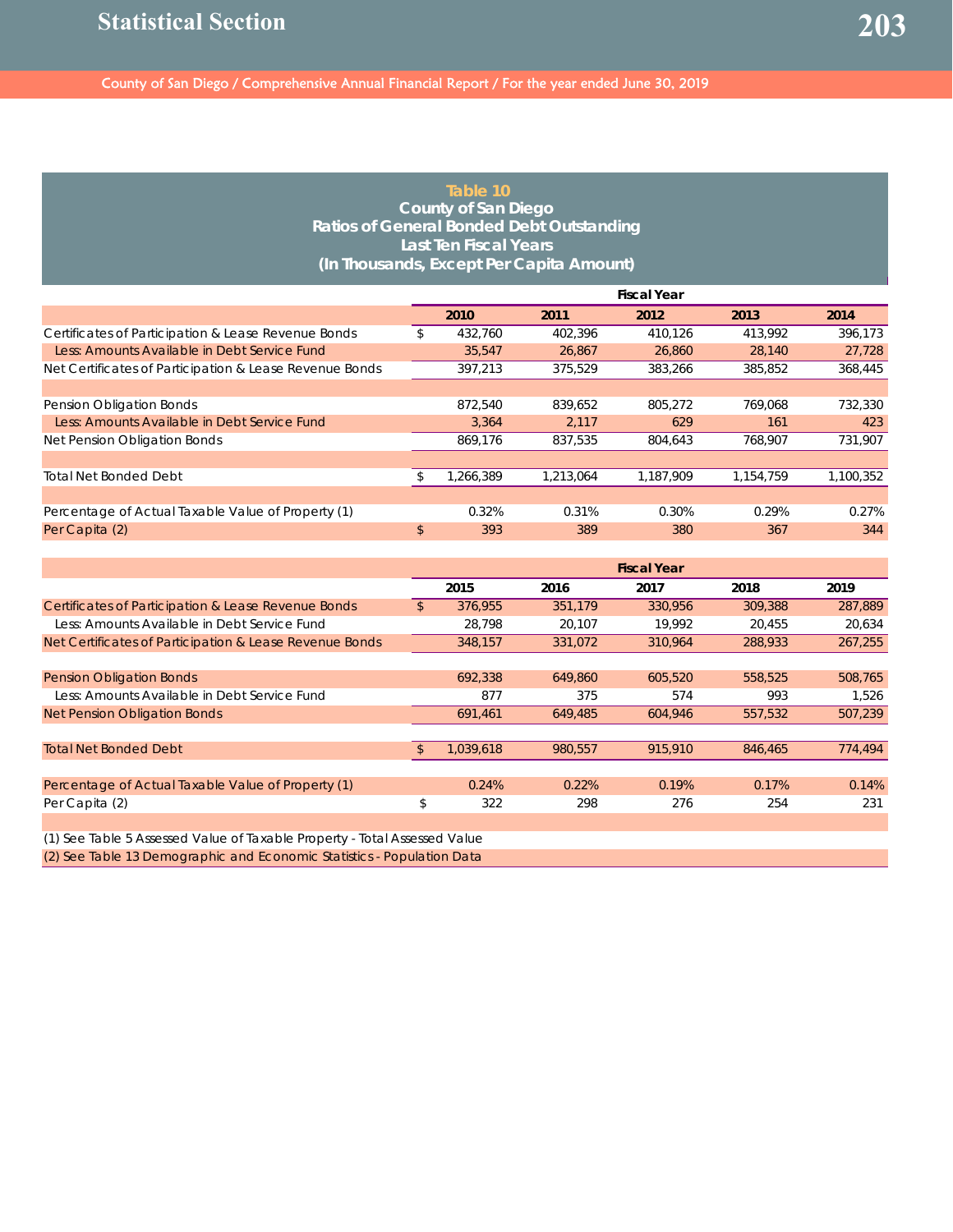| Table 11<br><b>County of San Diego</b><br>Legal Debt Margin Information<br><b>Last Ten Fiscal Years</b><br>(In Thousands) |                          |             |                                                     |                   |                                  |  |  |  |  |  |
|---------------------------------------------------------------------------------------------------------------------------|--------------------------|-------------|-----------------------------------------------------|-------------------|----------------------------------|--|--|--|--|--|
| <b>Fiscal Year</b>                                                                                                        |                          | Debt Limit  | <b>Total Net Debt</b><br>Applicable to<br>Limit (1) | Legal Debt Margin | Legal Debt Margin/<br>Debt Limit |  |  |  |  |  |
| 2010                                                                                                                      | $\overline{\mathcal{S}}$ | 4,953,682   |                                                     | 4,953,682         | 100%                             |  |  |  |  |  |
|                                                                                                                           |                          |             |                                                     |                   |                                  |  |  |  |  |  |
| 2011                                                                                                                      |                          | 4,884,713   |                                                     | 4,884,713         | 100%                             |  |  |  |  |  |
| 2012                                                                                                                      |                          | 4,912,341   |                                                     | 4,912,341         | 100%                             |  |  |  |  |  |
| 2013                                                                                                                      |                          | 4,911,986   |                                                     | 4,911,986         | 100%                             |  |  |  |  |  |
| 2014                                                                                                                      |                          | 5,074,795   |                                                     | 5,074,795         | 100%                             |  |  |  |  |  |
| 2015                                                                                                                      |                          | 5,365,509   |                                                     | 5,365,509         | 100%                             |  |  |  |  |  |
| 2016                                                                                                                      |                          | 5,666,444   |                                                     | 5,666,444         | 100%                             |  |  |  |  |  |
| 2017                                                                                                                      |                          | 5,970,639   |                                                     | 5,970,639         | 100%                             |  |  |  |  |  |
| 2018                                                                                                                      |                          | 6,335,327   |                                                     | 6,335,327         | 100%                             |  |  |  |  |  |
| 2019                                                                                                                      |                          | 6,711,110   |                                                     | 6,711,110         | 100%                             |  |  |  |  |  |
| Legal Debt Margin Calculation for Fiscal Year 2019                                                                        |                          |             |                                                     |                   |                                  |  |  |  |  |  |
| Assessed value                                                                                                            | \$                       | 536,888,809 |                                                     |                   |                                  |  |  |  |  |  |
| Debt limit (1.25% of total assessed value) (2)                                                                            |                          | 6,711,110   |                                                     |                   |                                  |  |  |  |  |  |
| Debt applicable to limit:                                                                                                 |                          |             |                                                     |                   |                                  |  |  |  |  |  |
| General obligation bonds                                                                                                  |                          |             |                                                     |                   |                                  |  |  |  |  |  |
| Less: Amount set aside for repayment of general<br>obligation debt                                                        |                          |             |                                                     |                   |                                  |  |  |  |  |  |
| Total net debt applicable to limit                                                                                        |                          |             |                                                     |                   |                                  |  |  |  |  |  |
| Legal debt margin                                                                                                         | $\sqrt{2}$               | 6,711,110   |                                                     |                   |                                  |  |  |  |  |  |

(1) For the fiscal years presented, the County had no debt that qualified as indebtedness subject to the bonded debt limit under the California Constitution.

(2) Under California State law, the total amount of bonded indebtedness shall not at any time exceed 1.25% of the taxable property of the County as shown by the last equalized assessment roll.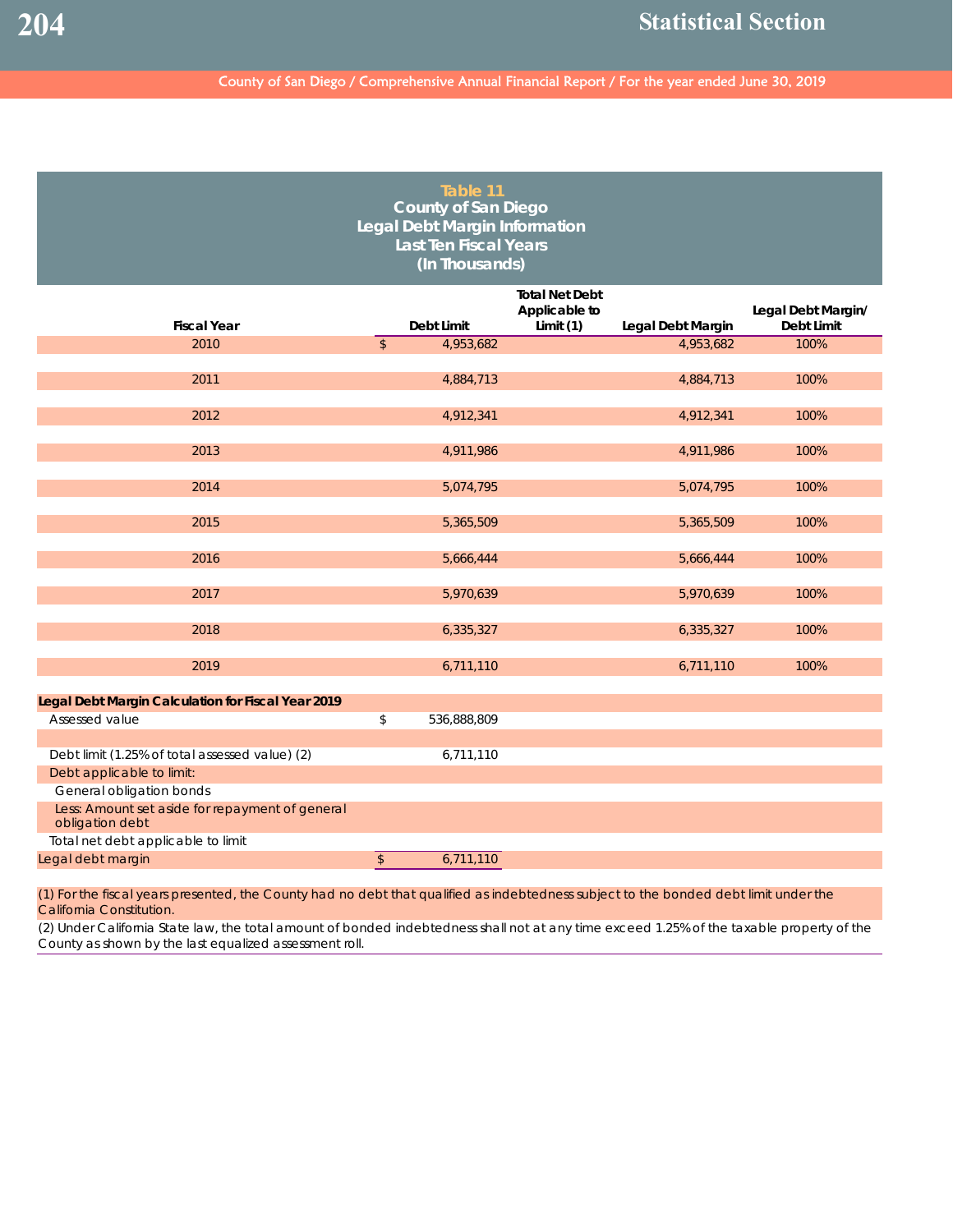### **Table 12 County of San Diego Pledged-Revenue Coverage Last Ten Fiscal Years (In Thousands)**

|                    | <b>Tobacco Settlement Asset-Backed Bonds</b>           |                                        |                                 |               |                 |          |  |  |  |  |
|--------------------|--------------------------------------------------------|----------------------------------------|---------------------------------|---------------|-----------------|----------|--|--|--|--|
| <b>Fiscal Year</b> | <b>Tobacco</b><br><b>Settlement</b><br><b>Revenues</b> | <b>Less: Operating</b><br>Expenses (1) | <b>Net Available</b><br>Revenue | Principal (2) | <b>Interest</b> | Coverage |  |  |  |  |
| 2010               | 28,503 \$<br>\$                                        | $151$ \$                               | 28,352 \$                       | 4,500 \$      | 25,798          | 0.94     |  |  |  |  |
|                    |                                                        |                                        |                                 |               |                 |          |  |  |  |  |
| 2011               | 26,976                                                 | 158                                    | 26,818                          | 2,995         | 25,584          | 0.94     |  |  |  |  |
|                    |                                                        |                                        |                                 |               |                 |          |  |  |  |  |
| 2012               | 27,509                                                 | 165                                    | 27,344                          | 3,755         | 25,442          | 0.94     |  |  |  |  |
|                    |                                                        |                                        |                                 |               |                 |          |  |  |  |  |
| 2013               | 41,460                                                 | 111                                    | 41,349                          | 17,035        | 25,263          | 0.98     |  |  |  |  |
|                    |                                                        |                                        |                                 |               |                 |          |  |  |  |  |
| 2014               | 27,256                                                 | 195                                    | 27,061                          | 5,750         | 24,453          | 0.90     |  |  |  |  |
| 2015               | 26,982                                                 | 190                                    | 26,792                          | 14,760        | 24,181          | 0.69     |  |  |  |  |
|                    |                                                        |                                        |                                 |               |                 |          |  |  |  |  |
| 2016               | 26,680                                                 | 130                                    | 26,550                          | 3,355         | 23,480          | 0.99     |  |  |  |  |
|                    |                                                        |                                        |                                 |               |                 |          |  |  |  |  |
| 2017               | 27,440                                                 | 120                                    | 27,320                          | 4,265         | 23,321          | 0.99     |  |  |  |  |
|                    |                                                        |                                        |                                 |               |                 |          |  |  |  |  |
| 2018               | 32,759                                                 | 232                                    | 32,527                          | 10,145        | 23,118          | 0.98     |  |  |  |  |
|                    |                                                        |                                        |                                 |               |                 |          |  |  |  |  |
| 2019               | 31,754                                                 | 171                                    | 31,583                          | 9,930         | 22,636          | 0.97     |  |  |  |  |

(1) Operating expenses do not include interest.

(2) Tobacco Principal Debt Service requirements include Turbo Principal payments.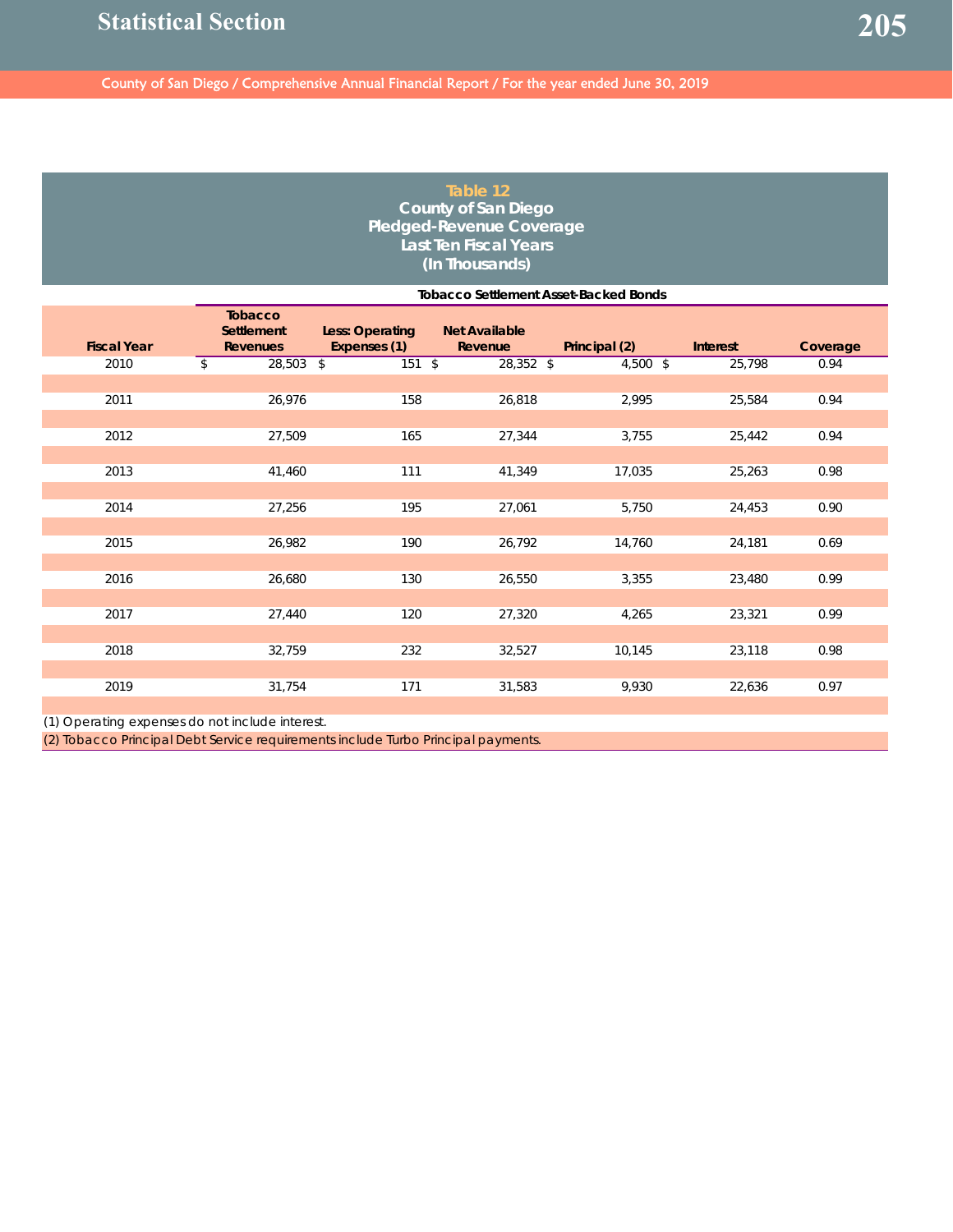# County of San Diego / Comprehensive Annual Financial Report / For the year ended June 30, 2019

| Table 13<br><b>County of San Diego</b><br><b>Demographic and Economic Statistics</b><br><b>Last Ten Years</b> |                                                          |                                              |                                            |                                 |                                 |  |  |  |  |
|---------------------------------------------------------------------------------------------------------------|----------------------------------------------------------|----------------------------------------------|--------------------------------------------|---------------------------------|---------------------------------|--|--|--|--|
| Year                                                                                                          | Population<br>(1)                                        | <b>Personal Income</b><br>(in thousands) (2) | Per Capita Personal<br>Income (in dollars) | <b>School Enrollment</b><br>(3) | <b>Unemployment Rate</b><br>(4) |  |  |  |  |
| 2010                                                                                                          | 3,224,432                                                | 137,525,000<br>$\mathfrak{S}$                | $\mathbb{S}$<br>42,651                     | 496,995                         | 10.7%                           |  |  |  |  |
| 2011                                                                                                          | 3,115,810                                                | 151,539,000                                  | 48,635                                     | 498,243                         | 10.7                            |  |  |  |  |
| 2012                                                                                                          | 3,128,734                                                | 155,500,000                                  | 49,701                                     | 498,263                         | 9.5                             |  |  |  |  |
| 2013                                                                                                          | 3,150,178                                                | 156,600,000                                  | 49,711                                     | 499,850                         | 8.1                             |  |  |  |  |
| 2014                                                                                                          | 3,194,362                                                | 170,300,000                                  | 53,313                                     | 503,096                         | 6.5                             |  |  |  |  |
| 2015                                                                                                          | 3,227,496                                                | 179,800,000                                  | 55,709                                     | 503,848                         | 5.3                             |  |  |  |  |
| 2016                                                                                                          | 3,288,612                                                | 186,900,000                                  | 56,832                                     | 504,561                         | 4.9                             |  |  |  |  |
| 2017                                                                                                          | 3,316,192                                                | 192,107,000                                  | 57,930                                     | 505,310                         | 4.2                             |  |  |  |  |
| 2018                                                                                                          | 3,337,456                                                | 194,633,000                                  | 58,318                                     | 508,169                         | 3.7                             |  |  |  |  |
| 2019                                                                                                          | 3,351,786                                                | 191,558,000                                  | 57,151                                     | 506,260                         | 3.3                             |  |  |  |  |
| Sources:                                                                                                      |                                                          |                                              |                                            |                                 |                                 |  |  |  |  |
| Primary                                                                                                       |                                                          |                                              |                                            |                                 |                                 |  |  |  |  |
| (1) California Department of Finance                                                                          |                                                          |                                              |                                            |                                 |                                 |  |  |  |  |
|                                                                                                               | (2) Los Angeles County Economic Development Corporation  |                                              |                                            |                                 |                                 |  |  |  |  |
| (3) California Department of Education                                                                        |                                                          |                                              |                                            |                                 |                                 |  |  |  |  |
|                                                                                                               | (4) U.S. Department of Labor, Bureau of Labor Statistics |                                              |                                            |                                 |                                 |  |  |  |  |
| Secondary                                                                                                     |                                                          |                                              |                                            |                                 |                                 |  |  |  |  |

(1) U.S. Department of Commerce, Bureau of Economic Analysis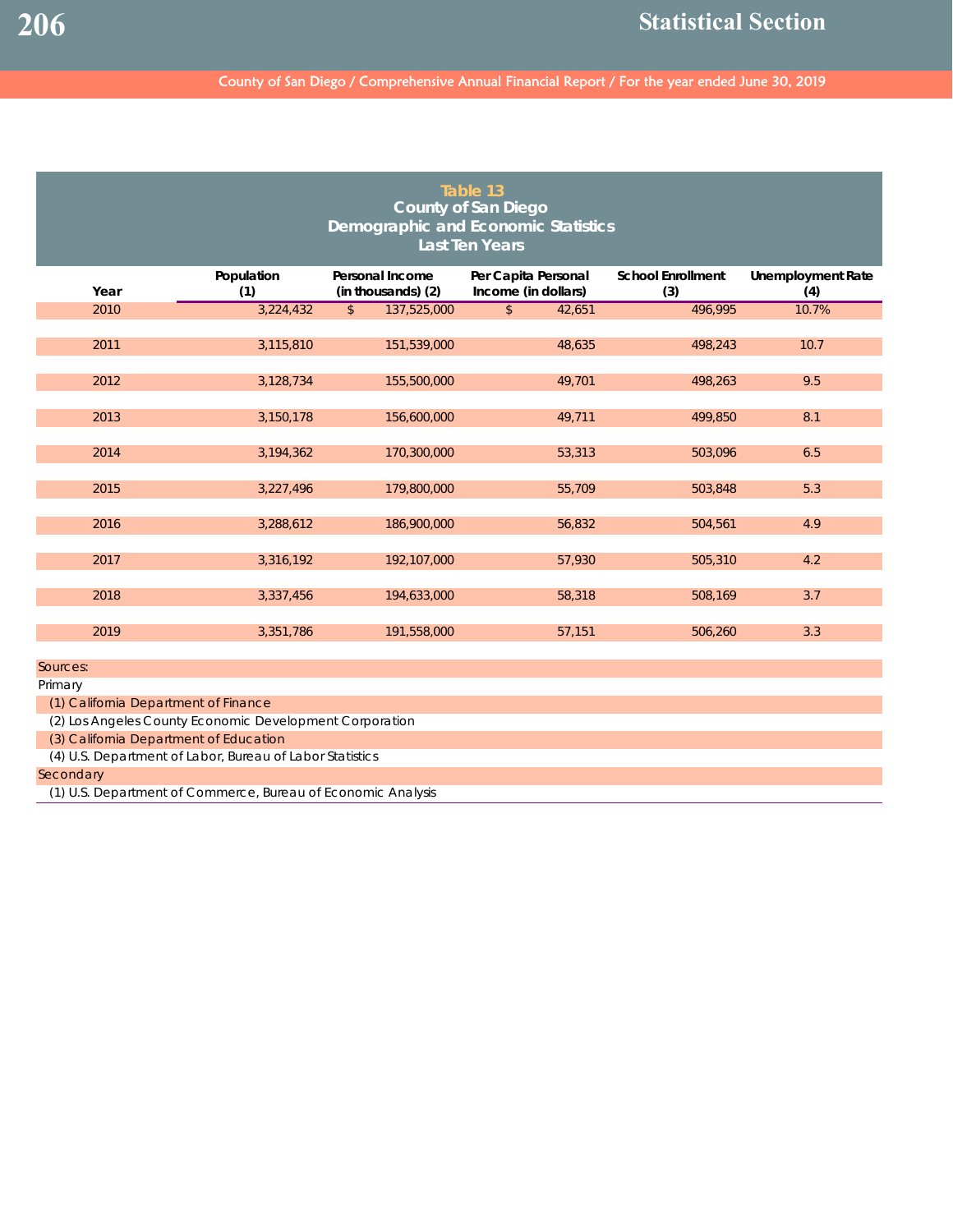| Table 14<br><b>County of San Diego</b><br><b>Principal Employers</b><br><b>Current Year and Nine Years Ago</b> |               |                |                                                           |               |                |                                                           |  |  |  |  |
|----------------------------------------------------------------------------------------------------------------|---------------|----------------|-----------------------------------------------------------|---------------|----------------|-----------------------------------------------------------|--|--|--|--|
|                                                                                                                |               | 2018 (1)       |                                                           |               | 2010           |                                                           |  |  |  |  |
| Employer                                                                                                       | Employees (2) | Rank           | Percentage of<br><b>Total County</b><br>Employment<br>(3) | Employees (2) | Rank           | Percentage of<br><b>Total County</b><br>Employment<br>(4) |  |  |  |  |
| University of California, San Diego                                                                            | 34,448        | $\mathbf{1}$   | 2.26%                                                     | 26,823        | 3              | 1.91%                                                     |  |  |  |  |
| Naval Base San Diego                                                                                           | 34,185        | $\overline{2}$ | 2.24%                                                     |               |                |                                                           |  |  |  |  |
| Sharp Health Care                                                                                              | 18,364        | 3              | 1.20%                                                     | 14,832        | 5              | 1.05%                                                     |  |  |  |  |
| County of San Diego (5)                                                                                        | 17,413        | $\overline{4}$ | 1.14%                                                     | 16,415        | $\overline{4}$ | 1.17%                                                     |  |  |  |  |
| <b>Scripps Health</b>                                                                                          | 14,941        | 5              | 0.98%                                                     | 13,823        | 6              | 0.98%                                                     |  |  |  |  |
| San Diego Unified School District                                                                              | 13,815        | 6              | 0.91%                                                     |               |                |                                                           |  |  |  |  |
| Qualcomm Inc.                                                                                                  | 11,800        | 7              | 0.77%                                                     | 11,847        | $\overline{7}$ | 0.84%                                                     |  |  |  |  |
| City of San Diego                                                                                              | 11,462        | 8              | 0.75%                                                     | 10,470        | 8              | 0.74%                                                     |  |  |  |  |
| Kaiser Permanente                                                                                              | 9,606         | 9              | 0.63%                                                     | 7,404         | 9              | 0.53%                                                     |  |  |  |  |
| UC San Diego Health                                                                                            | 8,932         | 10             | 0.59%                                                     |               |                |                                                           |  |  |  |  |
| <b>Federal Government</b>                                                                                      |               |                |                                                           | 44,000        | $\mathbf{1}$   | 3.13%                                                     |  |  |  |  |
| State of California                                                                                            |               |                |                                                           | 42,300        | $\overline{2}$ | 3.00%                                                     |  |  |  |  |
| U.S Postal Service, San Diego District                                                                         |               |                |                                                           | 6,050         | 10             | 0.43%                                                     |  |  |  |  |
| Total                                                                                                          | 174,966       |                | 11.47%                                                    | 193,964       |                | 13.78%                                                    |  |  |  |  |

(1) Data for Fiscal Year 2019 not available as of publication date. Data shown is for the most recently available information.

(2) San Diego Business Journal

(3) California Labor MarketInfo

Percentage is calculated by dividing employees by total employment of 1,525,500 as of June 2018 (4) California Labor MarketInfo

Percentage is calculated by dividing employees by total employment of 1,407,000 as of June 2010

(5) County of San Diego 2018 and 2010 Operational Plans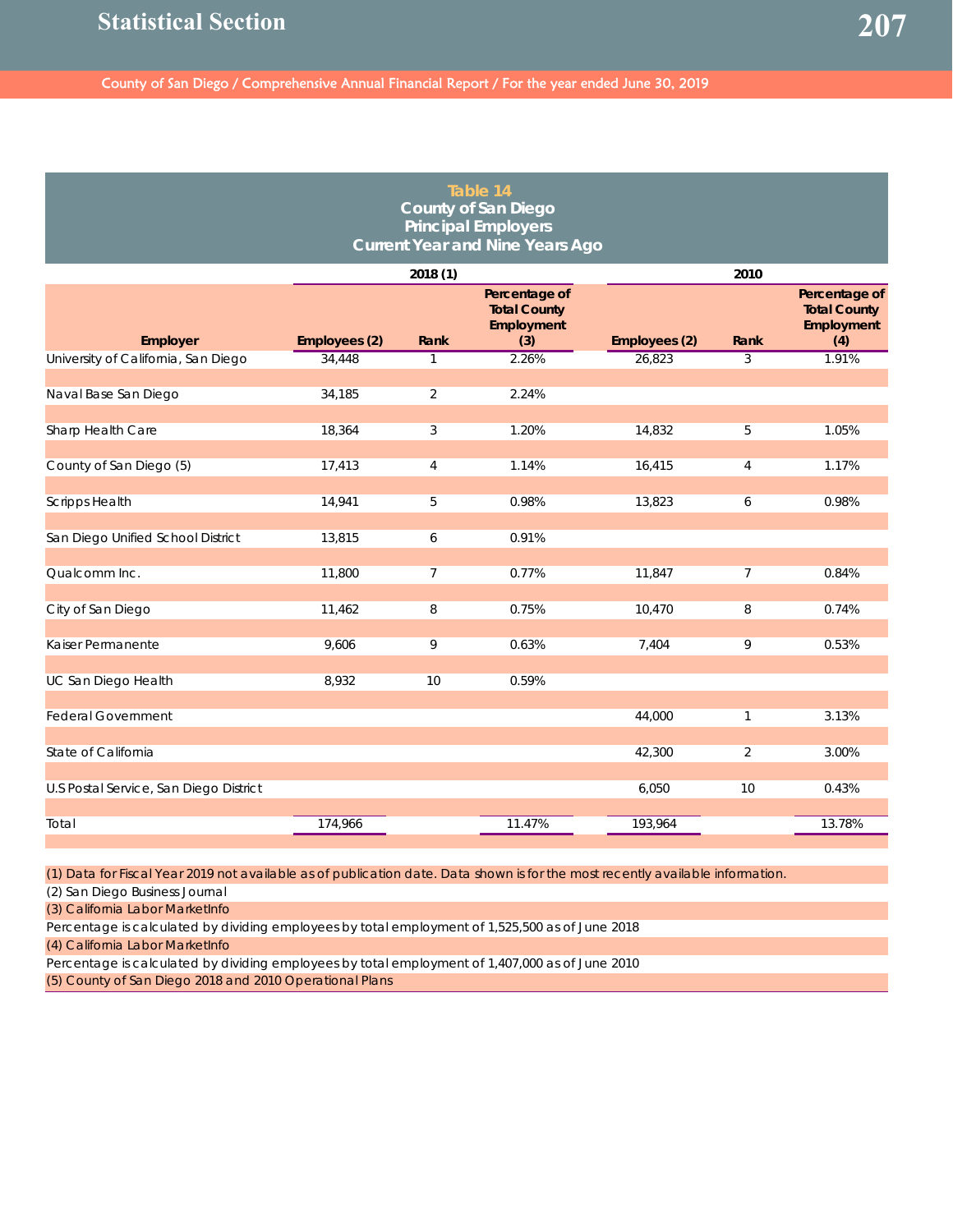# County of San Diego / Comprehensive Annual Financial Report / For the year ended June 30, 2019

| Table 15<br><b>County of San Diego</b><br>Full-time Equivalent County Government Employees by Function<br><b>Last Ten Fiscal Years</b> |        |        |                    |        |        |  |  |  |  |
|----------------------------------------------------------------------------------------------------------------------------------------|--------|--------|--------------------|--------|--------|--|--|--|--|
|                                                                                                                                        |        |        | <b>Fiscal Year</b> |        |        |  |  |  |  |
| <b>Function</b>                                                                                                                        | 2010   | 2011   | 2012               | 2013   | 2014   |  |  |  |  |
| General government                                                                                                                     | 1,487  | 1,477  | 1,451              | 1,485  | 1,479  |  |  |  |  |
| Public protection                                                                                                                      | 7,575  | 7,362  | 7,430              | 7,638  | 7,859  |  |  |  |  |
| Public ways and facilities                                                                                                             | 390    | 374    | 367                | 369    | 366    |  |  |  |  |
| <b>Health and sanitation</b>                                                                                                           | 2,136  | 2,088  | 2,045              | 2,068  | 2,029  |  |  |  |  |
| Public assistance                                                                                                                      | 3,497  | 3,321  | 3,440              | 3,728  | 4,160  |  |  |  |  |
| Education                                                                                                                              | 293    | 277    | 256                | 251    | 246    |  |  |  |  |
| Recreation and cultural                                                                                                                | 173    | 169    | 171                | 162    | 172    |  |  |  |  |
| Total                                                                                                                                  | 15,551 | 15,068 | 15,160             | 15,701 | 16,311 |  |  |  |  |
|                                                                                                                                        |        |        | <b>Fiscal Year</b> |        |        |  |  |  |  |
| <b>Function</b>                                                                                                                        | 2015   | 2016   | 2017               | 2018   | 2019   |  |  |  |  |
| General government                                                                                                                     | 1,485  | 1,529  | 1,515              | 1,531  | 1,552  |  |  |  |  |
| Public protection                                                                                                                      | 7,923  | 7,882  | 7,942              | 7,899  | 7,917  |  |  |  |  |
| Public ways and facilities                                                                                                             | 356    | 370    | 388                | 385    | 391    |  |  |  |  |
| <b>Health and sanitation</b>                                                                                                           | 1,994  | 1,987  | 2,059              | 2,092  | 2,194  |  |  |  |  |
| Public assistance                                                                                                                      | 4,368  | 4,462  | 4,552              | 4,583  | 4,660  |  |  |  |  |
| Education                                                                                                                              | 259    | 267    | 269                | 271    | 268    |  |  |  |  |
| Recreation and cultural                                                                                                                | 166    | 171    | 172                | 177    | 190    |  |  |  |  |
| Total                                                                                                                                  | 16,551 | 16,668 | 16,897             | 16,938 | 17,172 |  |  |  |  |
| Source: County of San Diego Auditor and Controller, Central Payroll Administration                                                     |        |        |                    |        |        |  |  |  |  |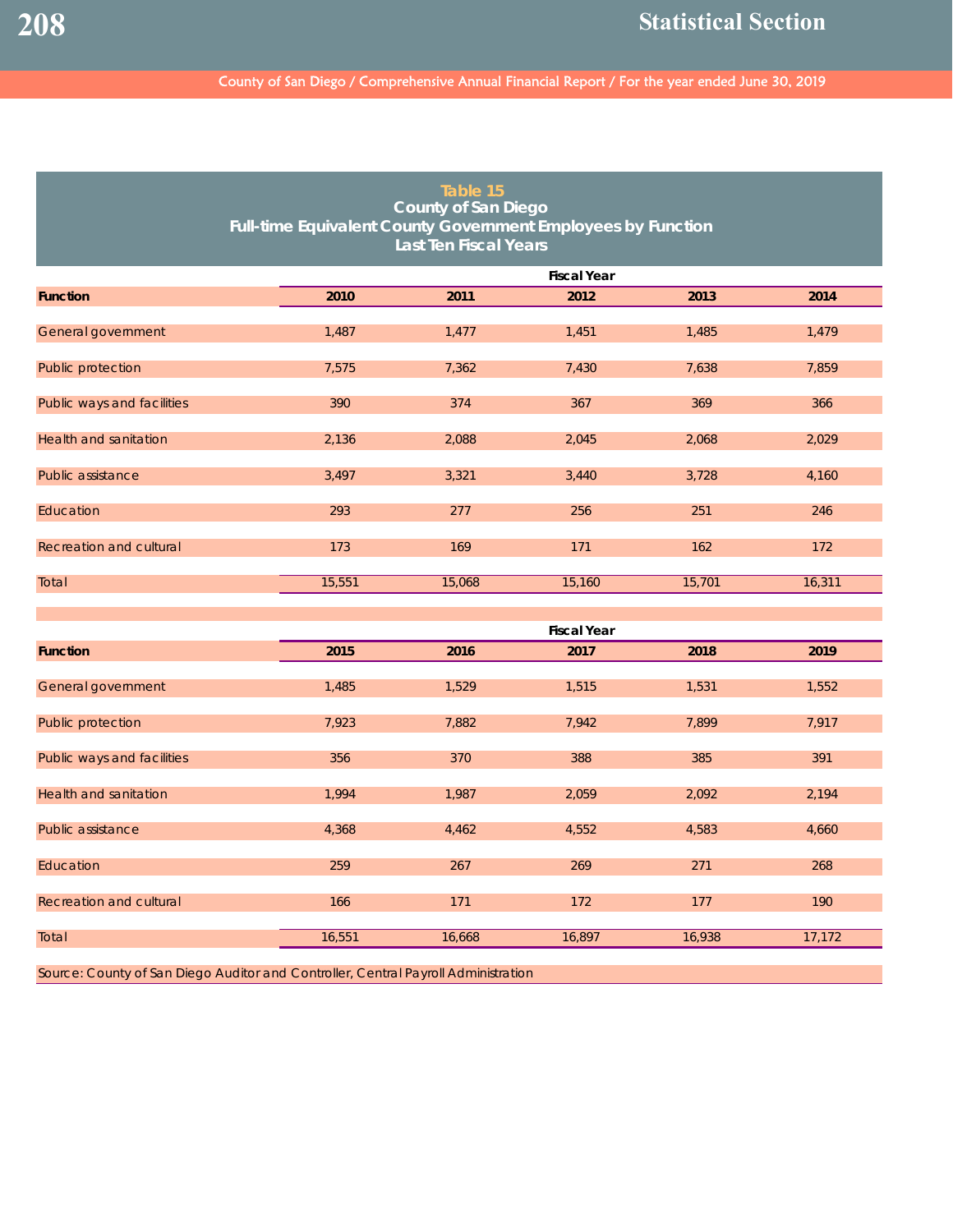#### **Table 16 County of San Diego Operating Indicators by Function Last Ten Fiscal Years**

|                                                                                                                                     | <b>Fiscal Year</b> |         |         |         |            |  |
|-------------------------------------------------------------------------------------------------------------------------------------|--------------------|---------|---------|---------|------------|--|
| <b>Function</b>                                                                                                                     | 2010               | 2011    | 2012    | 2013    | 2014       |  |
| General government                                                                                                                  |                    |         |         |         |            |  |
| Registrar of Voters: Percent of total mail ballots tallied by the Monday<br>after Election Day                                      | 93.00%             | 94.00%  | 98.00%  | 74.30%  | 99.00%     |  |
| Assessor/Recorder/County Clerk: Percent of mandated assessments<br>completed by close of annual tax roll                            | 100.00%            | 100.00% | 99.00%  | 99.00%  | 100.00%    |  |
| Treasurer-Tax Collector: Secured taxes collected (% of total)                                                                       | 97.00%             | 98.00%  | 97.00%  | 98.00%  | 99.10%     |  |
| Public protection                                                                                                                   |                    |         |         |         |            |  |
| Child Support Services: Percent of current support collected (federal<br>performance measure #3)                                    | 53.00%             | 59.00%  | 64.00%  | 67.00%  | 68.00%     |  |
| Sheriff: Number of jail "A" (or unduplicated) bookings                                                                              | 139,314            | 136.451 | 130,044 | 126,836 | 89,936     |  |
| Sheriff: Daily average - number of inmates                                                                                          | 4,751              | 4,622   | 4,846   | 5,274   | 5,706      |  |
| District Attorney: Felony defendants received                                                                                       | 27,744             | 26,619  | 25,983  | 27,745  | 27,424     |  |
| District Attorney: Misdemeanor defendants received                                                                                  | 28,896             | 28,926  | 26,800  | 25,080  | 27,441     |  |
| Planning and Development Services: Percent of building inspections<br>completed next day                                            | 100.00%            | 100.00% | 100.00% | 100.00% | 98.00%     |  |
| Planning and Development Services: Average permit center counter<br>wait time (in minutes)                                          | (1)                | (1)     | (1)     | (1)     | 31         |  |
| Animal Services: Percent of euthanized animals that were treatable                                                                  | 24.00%             | 26.40%  | 25.30%  | 28.00%  | 20.00%     |  |
| Public ways and facilities                                                                                                          |                    |         |         |         |            |  |
| Public Works: Protect water quality through Department of Public<br>Works roads/drainage waste debris removal (cubic yards removed) | 28.802             | 27,680  | 25,404  | 25,000  | 60,045     |  |
| Health and sanitation                                                                                                               |                    |         |         |         |            |  |
| Regional Operations: Children age 0-4 years receive age-<br>appropriate vaccines                                                    | 99.00%             | 99.00%  | 99.00%  | 99.50%  | (1)        |  |
| Regional Operations: Children age 11-18 years receive age-<br>appropriate vaccines                                                  | 97.00%             | 97.00%  | 99.00%  | 99.40%  | (1)        |  |
| Regional Operations: Children age 0-18 years receive age-<br>appropriate vaccines                                                   | (1)                | (1)     | (1)     | (1)     | 99.00%     |  |
| Behavioral Health Services: Wait time for children's mental health<br>outpatient treatment                                          | 5 days             | 5 days  | 5 days  | 4 days  | $3.5$ days |  |
| Public assistance                                                                                                                   |                    |         |         |         |            |  |
| Aging & Independence Services: Face-to-face adult protective<br>services investigations within 10 days                              | 95.00%             | 96.00%  | 96.00%  | 97.00%  | 95.00%     |  |
| Child Welfare Services: Foster children in 12th grade who achieve<br>high school completion (diploma, certificate or equivalent)    | 85.20%             | 82.00%  | 79.00%  | 83.00%  | 79.00%     |  |
| Child Welfare Services: Family participation in joint case planning and<br>meetings quarterly                                       | (1)                | (1)     | (1)     | (1)     | (1)        |  |
| Self-Sufficiency Services: CalWORKs applications processed timely to<br>help eligible families become more self-sufficient          | (1)                | (1)     | (1)     | (1)     | (1)        |  |
| Education                                                                                                                           |                    |         |         |         |            |  |
| County Library: Annual average circulation per item                                                                                 | 6.46               | 9.95    | 7.98    | 7.52    | 6.84       |  |
| Recreation and cultural                                                                                                             |                    |         |         |         |            |  |
| Parks and Recreation: Number of parkland acres owned and<br>effectively managed                                                     | 44,616             | 45,187  | 45,661  | 47,270  | 47,907     |  |
| Parks and Recreation: Number of miles of trails managed in the<br>County trails program                                             | 325                | 326     | 329     | 330     | 336        |  |
| (1) Trend data not available                                                                                                        |                    |         |         |         |            |  |
| Source: Various County departments                                                                                                  |                    |         |         |         |            |  |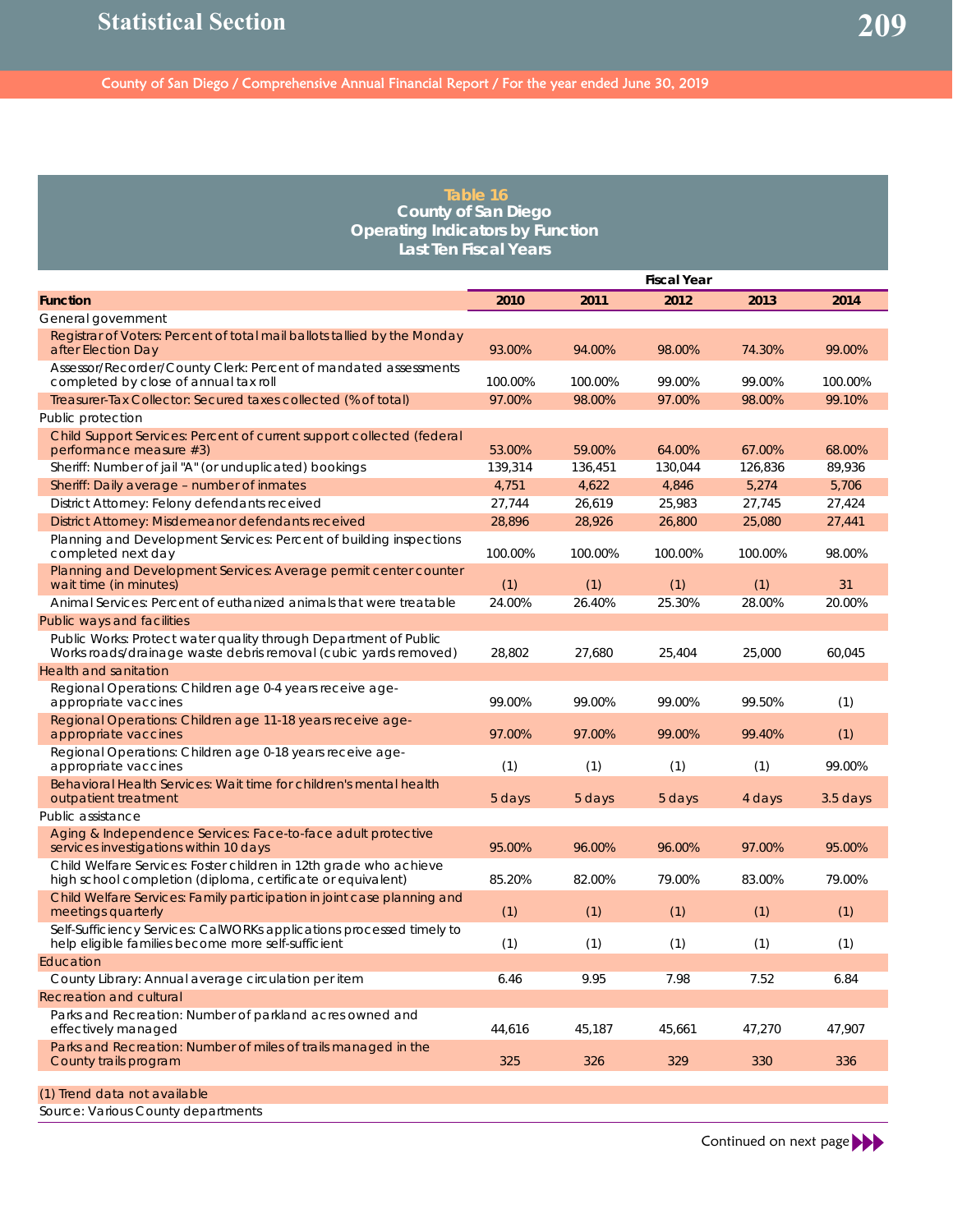**(Continued)**

#### County of San Diego / Comprehensive Annual Financial Report / For the year ended June 30, 2019

| Table 16                                |  |  |  |  |  |  |
|-----------------------------------------|--|--|--|--|--|--|
| County of San Diego                     |  |  |  |  |  |  |
| <b>Operating Indicators by Function</b> |  |  |  |  |  |  |
| Last Ten Fiscal Years                   |  |  |  |  |  |  |

**Fiscal Year Function 2015 2016 2017 2018 2019** General government Registrar of Voters: Percent of total mail ballots tallied by the Monday after Election Day 98.00% 75.00% 59.00% 93.00% 71.00% Assessor/Recorder/County Clerk: Percent of mandated assessments completed by close of annual tax roll 100.00% 100.00% 100.00% 100.00% 100.00% Treasurer-Tax Collector: Secured taxes collected (% of total) 99.10% 99.30% 99.20% 98.50% 99.20% Public protection Child Support Services: Percent of current support collected (federal performance measure #3) 71.00% 72.00% 73.00% 72.00% 71.00% Sheriff: Number of jail "A" (or unduplicated) bookings 82,702 81,975 80,177 81,412 80,257 Sheriff: Daily average – number of inmates 5,226 5,152 (1) (1) (1) (1) District Attorney: Felony defendants received 22,302 21,281 21,656 20,676 21,308 District Attorney: Misdemeanor defendants received 31,242 31,684 30,101 32,383 33,220 Planning and Development Services: Percent of building inspections completed next day (1) (1) (1) (1) (1) (1) (1) Planning and Development Services: Average permit center counter wait time (in minutes) 25 25 23 23 21 21 Animal Services: Percent of euthanized animals that were treatable  $12.80\%$  0.00% 0.00% 0.00% 0.00% 0.00% Public ways and facilities Public Works: Protect water quality through Department of Public Works roads/drainage waste debris removal (cubic yards removed) 27,010 22,152 20,586 19,290 24,636 Health and sanitation Regional Operations: Children age 0-4 years receive age-appropriate vaccines (1) (1) (1) (1) (1) (1) (1) (1) (1) Regional Operations: Children age 11-18 years receive ageappropriate vaccines (1) (1) (1) (1) (1) (1) (1) (1) Regional Operations: Children age 0-18 years receive age-appropriate vaccines 99.00% 100.00% 100.00% 99.00% 100.00% Behavioral Health Services: Wait time for children's mental health outpatient treatment (1) (1) (1) (1) (1) Public assistance Aging & Independence Services: Face-to-face adult protective services investigations within 10 days 97.00% 96.00% 96.00% 97.00% 98.00% Child Welfare Services: Foster children in 12th grade who achieve high school completion (diploma, certificate or equivalent) (1) (1) (1) (1) (1) (1) (1) Child Welfare Services: Family participation in joint case planning and meetings quarterly 56.00% 77.00% 76.00% 79.00% 80.00% Self-Sufficiency Services: CalWORKs applications processed timely to help eligible families become more self-sufficient  $\frac{96.00\%}{97.00\%}$  97.00% 97.00% 97.00% 98.00% **Education** County Library: Annual average circulation per item 7.47 7.82 7.82 7.51 7.74 Recreation and cultural Parks and Recreation: Number of parkland acres owned and effectively managed 48,098 48,565 48,836 49,800 51,721 Parks and Recreation: Number of miles of trails managed in the County trails program 368 364 368 364 368 364 368 364 368 364 368 364 368 364 368 364 368 364 368 368 368 364 368 368 (1) Trend data not available

Source: Various County departments